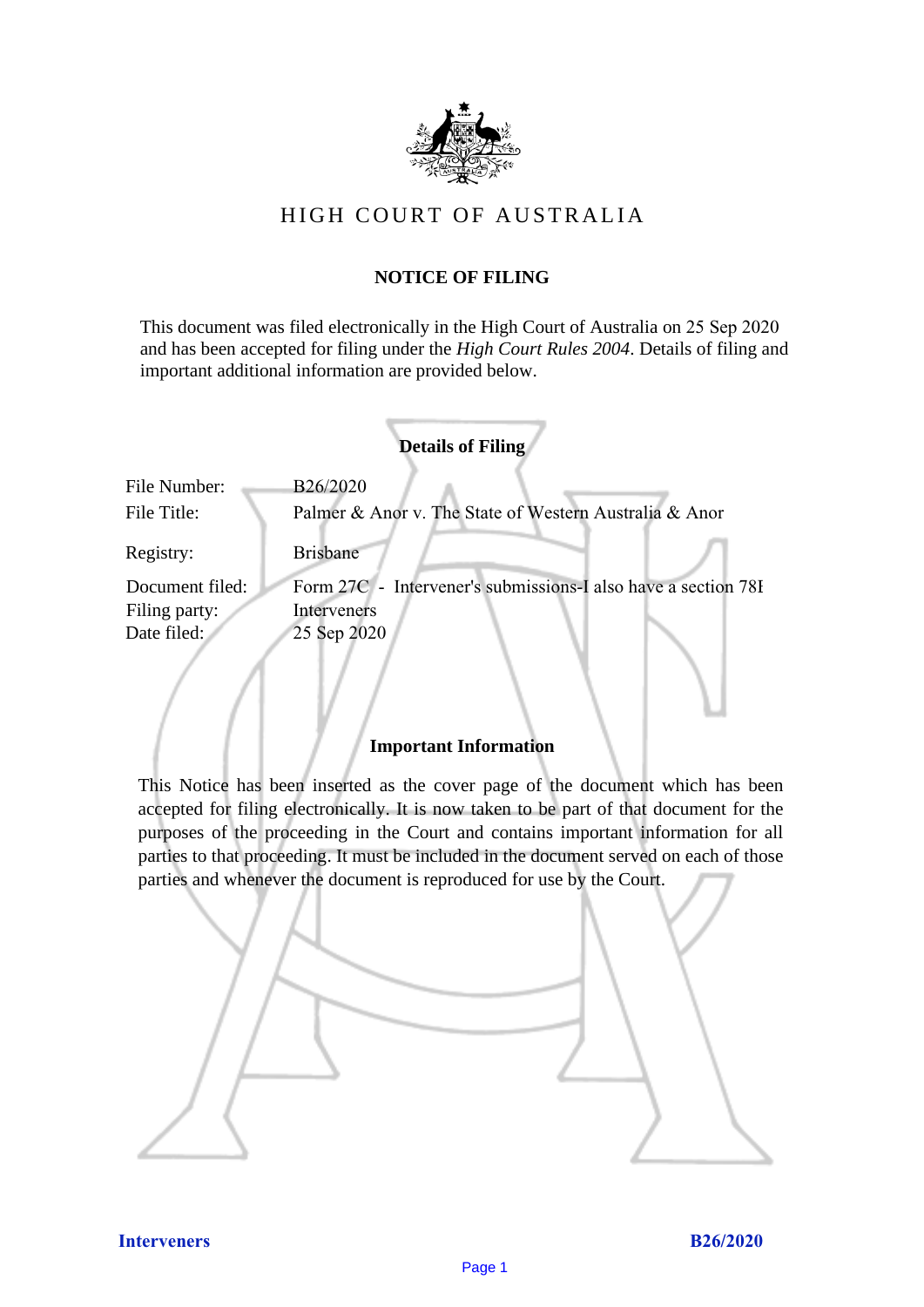# IN THE HIGH COURT OF AUSTRALIA IN THE HIGH COURT OF AUSTRALIA BRISBANE REGISTRY BRISBANE REGISTRY

### BETWEEN: BETWEEN:

Clive Frederick Palmer Clive Frederick Palmer First Plaintiff First Plaintiff

Mineralogy Pty Ltd ABN 65 010 582 680 Mineralogy Pty Ltd ABN 65 010 582 680 Second Plaintiff Second Plaintiff

and and

The State of Western Australia The State of Western Australia First Defendant First Defendant

> Christopher John Dawson Christopher John Dawson Second Defendant Second Defendant

# **APPLICATION BY JEREMY RICHARD LUDLOW** APPLICATION BY JEREMY RICHARD LUDLOW 20 **FOR LEAVE TO BE HEARD AS AN** *AMICUS CURIAE* FOR LEAVE TO BE HEARD AS AN AMICUS CURIAE

#### **Part I: Internet publication** Part I: Internet publication

1. This submission is in a form suitable for publication on the internet. 1. This submission is in <sup>a</sup> form suitable for publication on the internet.

## **Part II: Asserted basis of application** Part II: Asserted basis of application

- 2. The author, Jeremy Richard Ludlow (**Amicus**), applies for leave to be heard in 2. The author, Jeremy Richard Ludlow (Amicus), applies for leave to be heard in writing as an *amicus curiae* in partial support of the Plaintiffs. In particular, the writing as an amicus curiae in partial support of the Plaintiffs. In particular, the Amicus applies for leave to contend, on the basis submitted below, that question (a) Amicus applies for leave to contend, on the basis submitted below, that question(a) should be answered along the following lines: should be answered along the following lines:
- "The States and self-governing Territories lack the sovereign power, either "The States and self-governing Territories lack the sovereign power, either 30 by executive act or by legislation, or by a combination of the two, and either by executive act or by legislation, or by a combination of the two, and either unilaterally or in combination with any other State or self-governing unilaterally or in combination with any other State or self-governing Territory, to close their external borders to entry by humans (whether aliens Territory, to close their external borders to entry by humans (whether aliens or non-aliens) for any purpose (except, in the case of a self-governing or non-aliens) for any purpose (except, in the case of <sup>a</sup> self-governing Territory, where assent to the relevant proposed law of the Territory was Territory, where assent to the relevant proposed law of the Territory was reserved by the Administrator, and given by the Governor-General in the reserved by the Administrator, and given by the Governor-General in the exercise of the sovereign executive power of the Commonwealth). The exercise of the sovereign executive power of the Commonwealth). The Directions are wholly invalid for that reason. As there is no otherwise valid Directions are wholly invalid for that reason. As there is no otherwise valid portion of the Directions on which s 92 of the Constitution could possibly portion of the Directions on which <sup>s</sup> 92 of the Constitution could possibly operate, the Directions are not also invalid on the basis that they operate, the Directions are not also invalid on the basis that they 40 impermissibly infringe s 92." impermissibly infringe <sup>s</sup> 92." IN THE HIGH COURT OF AUSTRALIA FIRST<br>
ENERGANCE REALS FIRST (EVERGATING FIRST CENT (EVERGATING FIRST CONDICATING FIRST CONDICATION (FOR DESCRIPTION OF THE STREET CONDICATION (FOR DETAILS)<br>
THE STREET OF STREET (FOR DETAIL
	- 3. The basis of the Amicus's application is as follows. The Plaintiffs contend that the Directions are invalid because they impermissibly infringe s 92. Their contention Directions are invalid because they impermissibly infringe <sup>s</sup> 92. Their contention

10 10

20

30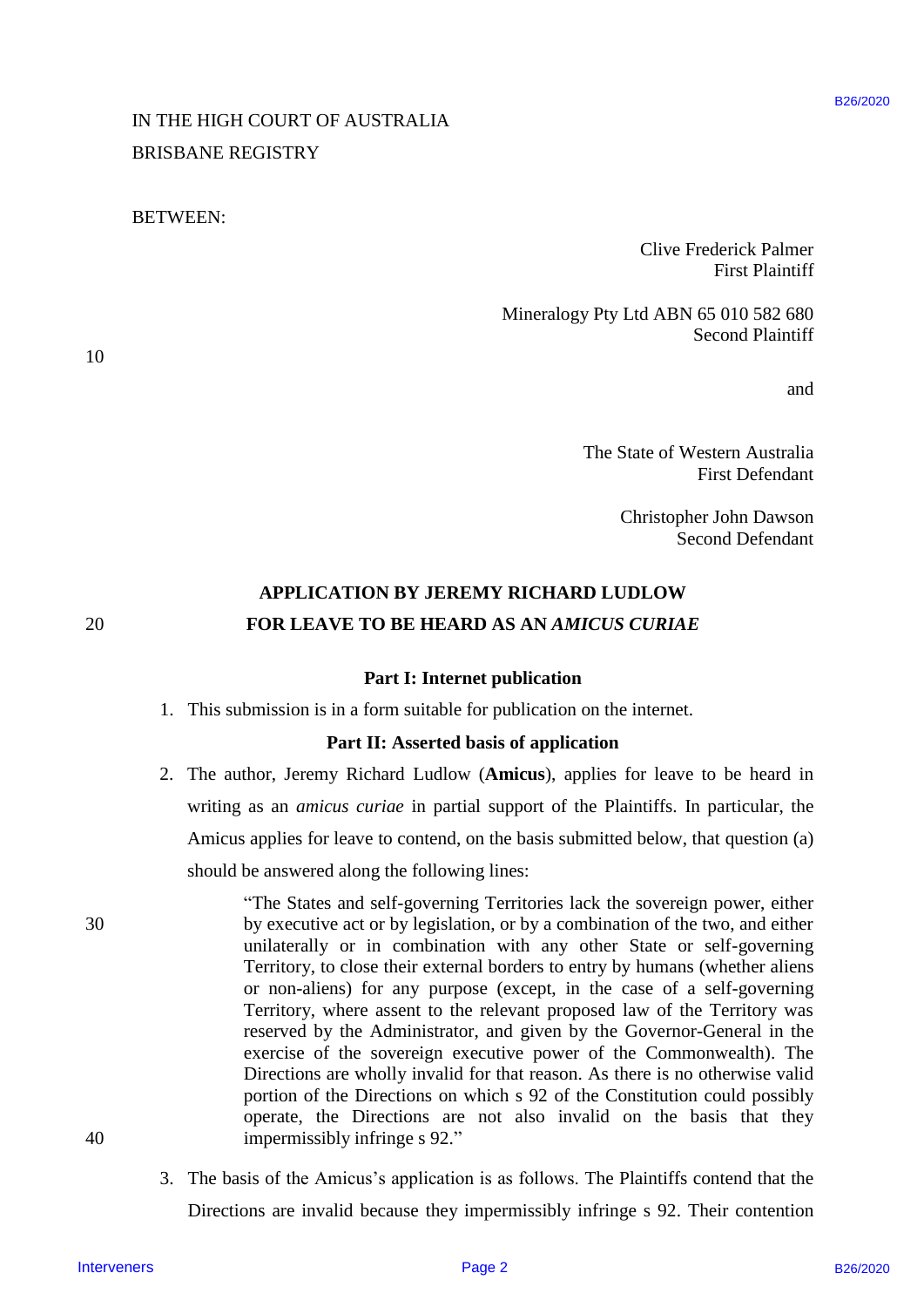must be based upon an assumption that the Directions are otherwise valid. <sup>1</sup> That must be based upon an assumption that the Directions are otherwise valid.! That assumption, in turn, must be based upon a premise that the States are sovereign, with assumption, in turn, must be based upon a premise that the States are sovereign, with essentially unlimited powers, subject only to the national Constitution.<sup>2</sup>

-2- -2-

- 4. For the reasons set out in this document, and especially in the next paragraph of this 4. For the reasonsset out in this document, and especially in the next paragraph of this document, however, this Court simply cannot accept or act on that premise.<sup>3</sup> It is not merely a false premise; it is also a premise the Court has already firmly rejected, in merely <sup>a</sup> false premise; it is also a premise the Court has alreadyfirmly rejected, in a long line of coherent authority that goes back at least as far as the *Engineers' case*, 4 a long line of coherent authority that goes back at least as far as the Engineers' case,\* and includes an uncontroversial aspect of an important case this Court decided as and includes an uncontroversial aspect of an important case this Court decided as recently as February this year.<sup>5</sup> But the Directions are still invalid.
- 10 5. The Directions are invalid because the First Defendant has never had any sovereign 105. The Directions are invalid because the First Defendant has never had any sovereign powers in respect of its external borders. In particular, it has never had the sovereign powers in respect of its external borders. In particular, it has never had the sovereign power that it would need to have to set its own borders, or to move them, or, crucially, power that it would need to have to set its own borders, or to move them, or, crucially, to close its borders to entry by humans (either aliens or non-aliens).<sup>6</sup>
- 6. The only circumstance in which the First Defendant may ever have had any relevant 6. The only circumstance in which the First Defendant may ever have had any relevant sovereign power of any description would have been if, unusually, the sovereign sovereign power of any description would have been if, unusually, the sovereign British government had specially delegated the relevant sovereign power, either by British government had specially delegated the relevant sovereign power, either by special instructions to a British-appointed State Governor, or by the giving of special instructions to a British-appointed State Governor, or by the giving of personal assent by the relevant sovereign British monarch to the relevant proposed personal assent by the relevant sovereign British monarch to the relevant proposed law of the First Defendant, in each case on the advice of the relevant monarch's law of the First Defendant, in each case on the advice of the relevant monarch's 20 sovereign British Ministers. However, the *Emergency Management Act 2005* (WA), 20 sovereign British Ministers. However, the Emergency Management Act 2005 (WA), under which the Second Defendant purported to make the Directions, was assented under which the Second Defendant purported to make the Directions, was assented to by a Western Australian-appointed State Governor.<sup>7</sup> must be bused upon an assumption that the Directions are otherwise valid! That<br>assumption, in turn, must be bused upon an persure liab in Salar-as as worsen page secondary multipliers in the state and the state are severa

<sup>&</sup>lt;sup>1</sup> "Section 92 operates by invalidating what would otherwise be a valid exercise of legislative power where the law imposes an impermissible burden on a protected interstate transaction": see *Nationwide News Pty Ltd v Wills* (1992) 177 CLR 1 (Brennan J) (**Nationwide News**). Wills (1992) 177 CLR 1 (Brennan J) (Nationwide News).

 $2$  As to the limits imposed on the States by the national Constitution, see, eg, ss 90, 92 and 117, or consider, eg, the implied freedom of communication. eg, the implied freedom of communication.

<sup>3</sup> See *Albert v Lavin* [1982] AC 546. 3 See Albert v Lavin [1982] AC 546.

<sup>&</sup>lt;sup>4</sup> Amalgamated Society of Engineers v Adelaide Steamship Co Ltd (1920) 28 CLR 129 - a more recent case than  $R v$  Smithers; Ex parte Benson (1912) 16 CLR 99 (Smithers), on which the Plaintiffs place much reliance in support of their s 92-based contentions.

<sup>5</sup> *Love v The Commonwealth* [2020] HCA 3 (**Love v The Commonwealth**). >Love v The Commonwealth [2020] HCA <sup>3</sup> (Love v The Commonwealth).

<sup>6</sup> See, especially, pars [36], [37] and [42] below. See, especially, pars [36], [37] and [42] below.

<sup>7</sup> See *Australia Acts 1986* (Imp and Cth), s 7: Since 1986, State governors have been appointed by Her Majesty 7 See Australia Acts 1986(Imp and Cth), s 7: Since 1986, State governors have been appointed by Her Majesty in right of the relevant (non-sovereign) Australian State, on the sole advice of the Premier of the relevant State; the sovereign British government is no longer involved in any such appointments. the sovereign British government is no longer involved in any such appointments.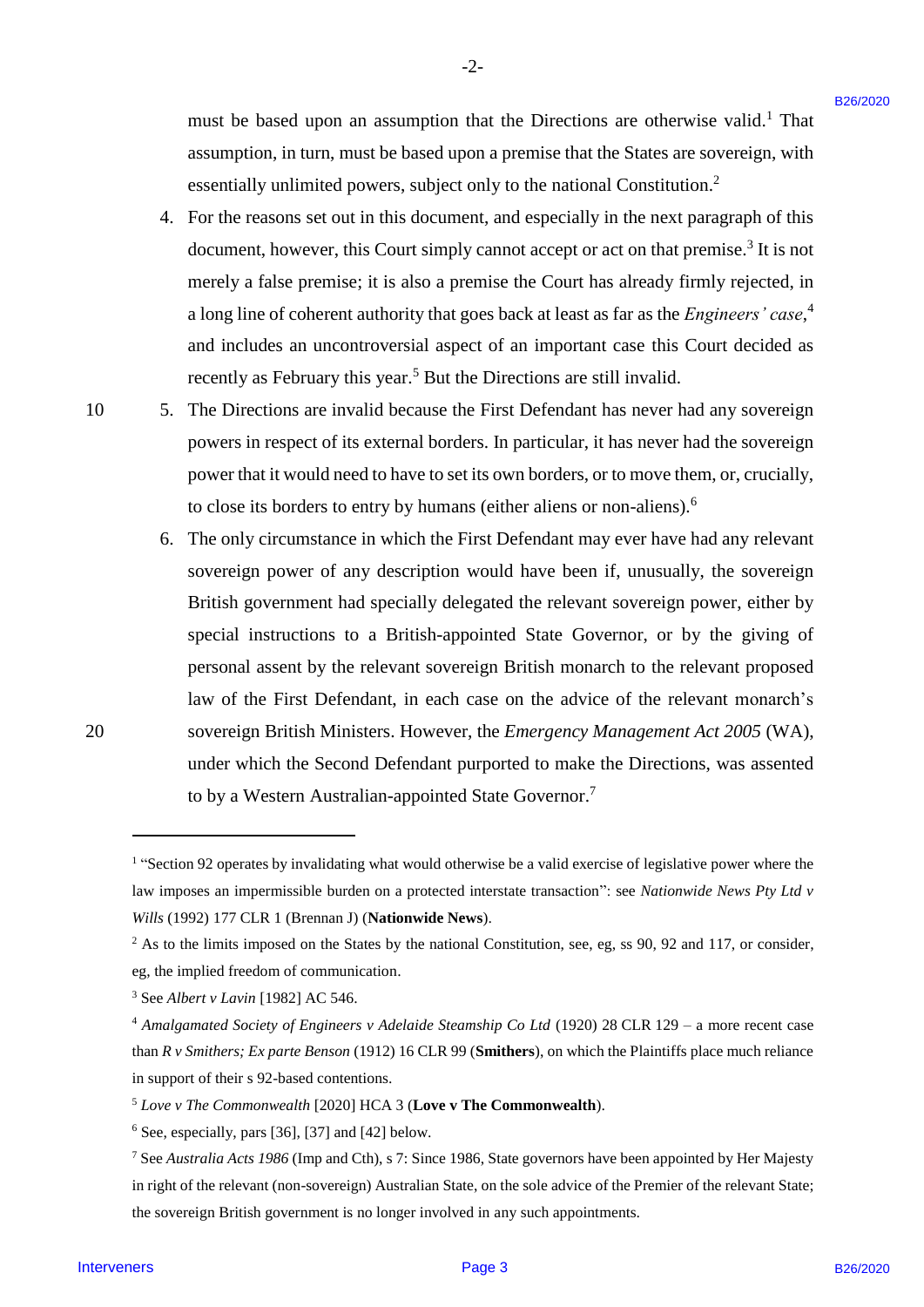## **Part III: Why leave to be heard as amicus curiae should be granted** Part III: Why leave to be heard as amicus curiae should be granted

-3- -3-

- 7. First, and as submitted above, the Plaintiffs are making submissions based upon a 7. First, and as submitted above, the Plaintiffs are making submissions based upon <sup>a</sup> premise the Court has firmly rejected. Although the Court therefore cannot accept premise the Court has firmly rejected. Although the Court therefore cannot accept those submissions, that does not mean that the Court must also refuse to answer the those submissions, that does not mean that the Court must also refuse to answer the questions reserved in a manner favourable to the Plaintiffs.<sup>8</sup>
- 8. These proceedings are more than just a civil dispute between parties. They also raise 8. These proceedings are more than just <sup>a</sup> civil dispute between parties. They also raise constitutional issues of fundamental importance to many thousands, if not millions, constitutional issues of fundamental importance to many thousands, if not millions, of Australians, including the Amicus. It is therefore more than usually important that of Australians, including the Amicus. It is therefore more than usually important that in these proceedings the Court be willing: in these proceedings the Court be willing:
- 10 a. to hear from any person willing to make contentions about the relevant law that differ from those of the parties; that differ from those of the parties;
	- b. to consider whether those contentions are correct; and b. to consider whether those contentions are correct; and
	- c. to come to a final and definitive conclusion on the constitutional issues of fundamental importance at a suitable level of abstraction to be of benefit to those many thousands, if not millions, of Australians.<sup>9</sup>
- 9. In the end, the Court is entitled, and indeed required, to take its own view of the law 9. Inthe end, the Court is entitled, and indeed required, to take its own view of the law relevant to the validity of the Directions, because Judges are more than mere selectors between rival views of the law presented by the parties.<sup>10</sup> The Court also has jurisdiction and power to give any answer to the questions reserved that it considers jurisdiction and power to give any answer to the questions reserved that it considers 20 to be correct in law, if that answer is more than merely hypothetical and would likely <sup>20</sup> to be correct in law, ifthat answer is more than merely hypothetical and would likely be of at least some benefit to at least one of the parties.<sup>11</sup> **Part III:** Why leave to be heard as antices curine should be granted<br>7. First, and as submitted above, the Plaintiffic are making adonesian function<br>for the contribution of the plaintiffic are making the Court therefore

<sup>&</sup>lt;sup>8</sup> One crucial reason why the Court can still answer the questions is that the Plaintiffs' submissions, at par [55] c), expressly seek "Such further or other orders as the Court deems appropriate". c), expressly seek "Such further or other orders as the Court deems appropriate".

<sup>&</sup>lt;sup>9</sup> See Accident Towing & Advisory Committee v Combined Motor Industries Pty Ltd [1987] VR 529, at 548 (McGarvie J). See also *Private R v Cowen* [2020] HCA 31, in which both Gageler J (at [107]) and Edelman J (McGarvie J). See also Private <sup>R</sup> v Cowen [2020] HCA 31, in which both Gageler <sup>J</sup> (at [107]) and Edelman <sup>J</sup> (at [153]) held that the practice of this Court to decline to resolve constitutional issues not squarely presented by the facts is not inflexible. Further, as several States and the Northern Territory have intervened in the present proceedings, a very narrow answer to question (a) would not quell the controversy between the parties, which proceedings, a very narrow answer to question (a) would not quell the controversy between the parties, which really revolves around the issue specifically addressed by the Amicus's proposed answer. really revolves around the issue specifically addressed by the Amicus's proposed answer.

<sup>&</sup>lt;sup>10</sup> Project Blue Sky Inc v Australian Broadcasting Authority (1998) 194 CLR 355, at [13] (Brennan CJ); Roberts v Bass (2002) 212 CLR 1, at [143] (Kirby J); Coleman v Power (2004) 220 CLR 1, at [243] (Kirby J); Fingleton *v The Queen* (2005) 227 CLR 166, at [140] (Kirby J). v The Queen (2005) 227 CLR 166, at [140] (Kirby J).

<sup>&</sup>lt;sup>11</sup> Ainsworth v Criminal Justice Commission (1992) 175 CLR 564. See also Annetts v McCann (1990) 170 CLR 596, and the Plaintiffs' express request for "Such further or other orders as the Court deems appropriate". CLR 596, and the Plaintiffs' express request for "Such further or other orders as the Court deems appropriate". Additionally, the controversy between the parties, including, crucially, the Plaintiffs and the Northern Additionally, the controversy between the parties, including, crucially, the Plaintiffs and the Northern Territory, will not really be quelled if the Court were to give only a narrow answer to question (a). Territory, will not really be quelled if the Court were to give only <sup>a</sup> narrow answer to question (a).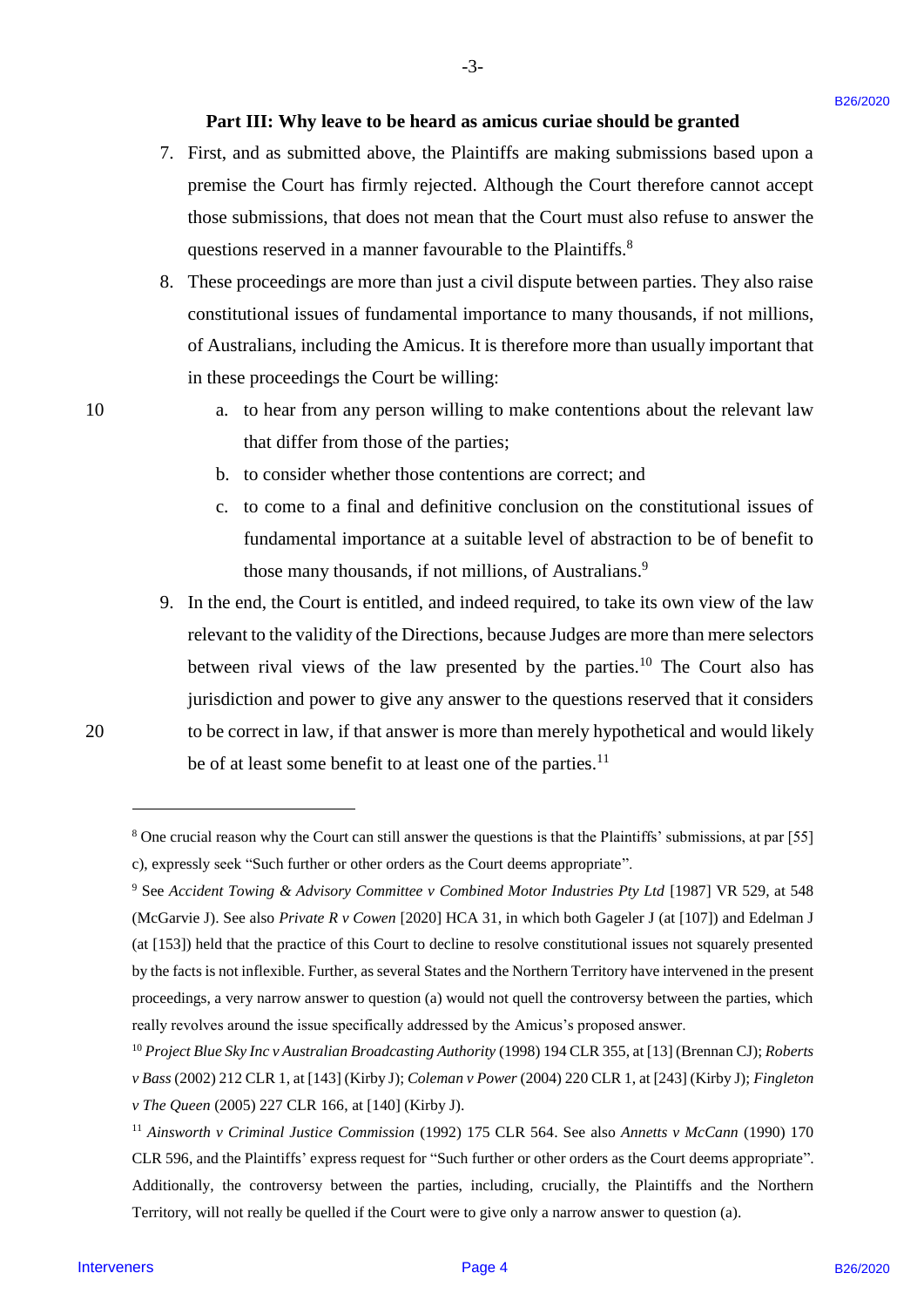10. The Amicus is contending for a view of the law that differs radically from the views 10. The Amicus is contending for a view of the law that differs radically from the views for which the parties contend, relies upon a much wider range of case law, and, if accepted, would lead not only to an outcome favourable to the Plaintiffs, but also to a definitive determination that all of the States *and* self-governing Territories have a definitive determination that all of the States andself-governing Territories have no sovereign power to close their borders to entry by humans (whether aliens or non-no sovereign power to close their borders to entry by humans (whether aliens or nonaliens) for any purpose.<sup>12</sup> Such a determination would bring to an end what is submitted below to be a fifth wave of very damaging unlawful Australian colonial or submitted below to be <sup>a</sup> fifth wave of very damaging unlawful Australian colonial or State border closures, $<sup>13</sup>$  and would also necessarily prevent the occurrence of any</sup> sixth or subsequent wave of such unlawful border closures. sixth or subsequent wave of such unlawful border closures. 10. The Amicsa is contending for a view of the law that differs and<br>call y from the views for a secondary of the state in and wide range of each law, and if<br>a secondary consider the state is separate with a state for a se

-4- -4-

- 10 11. Secondly, and alternatively, the Amicus is contending that the Court should accept 11. Secondly, and alternatively, the Amicus is contending that the Court should accept the Plaintiffs' general contention, namely that the Directions are wholly invalid, but the Plaintiffs' general contention, namely that the Directions are wholly invalid, but on the basis of radically different submissions from those on which the Plaintiffs are relying. Those two sets of submissions are so different from each other that acceptance of one set would require rejection of the other set. Unless it is clear that acceptance of one set would require rejection of the other set. Unless it is clear that the Amicus's proposed submissions cannot be accepted (and the Amicus says that the Amicus's proposed submissions cannot be accepted (and the Amicus says that that is not so), then the Court should therefore hear from the Amicus. that is not so), then the Court should therefore hear from the Amicus.
- 12. Thirdly, the present proceedings are broadly similar to *Project Blue Sky Inc v*  12. Thirdly, the present proceedings are broadly similar to Project Blue Sky Inc v Australian Broadcasting Authority,<sup>14</sup> in which the Court gave leave to an *amicus* curiae to make submissions. In that case, the appellant made submission A in support 20 of legal outcome A, the *amicus curiae* made submission B in support of a broadly similar, but different, legal outcome B, and the respondent made submission C in support of legal outcome C. By majority, this Court accepted submission B, and support of legal outcome C. By majority, this Court accepted submission B, and therefore made orders implementing outcome B. therefore made orders implementing outcome B.
	- 13. Fourthly, it is highly desirable that the Court hear submissions in the present 13. Fourthly, it is highly desirable that the Court hear submissions in the present proceedings from the perspective of a person who is ordinarily resident in Western proceedings from the perspective of a person who is ordinarily resident in Western Australia and currently present in Western Australia, but not acting for one of the Australia and currently present in Western Australia, but not acting for one of the parties. As demonstrated by the factual information about the Amicus set out in the parties. As demonstrated by the factual information about the Amicus set out in the accompanying Notice of Constitutional Matter, the Amicus is such a person. accompanying Notice of Constitutional Matter, the Amicus is such <sup>a</sup> person.

<u>.</u>

 $12$  Except, in the case of a self-governing Territory, where assent to the relevant proposed law of the Territory was reserved by the Administrator, and given by the Governor-General in the exercise of the sovereign was reserved by the Administrator, and given by the Governor-General in the exercise of the sovereign executive power of the Commonwealth. executive power of the Commonwealth.

 $13$  See pars [30] and [31] below.

<sup>14</sup> (1998) 194 CLR 355. '4 (1998) 194 CLR 355.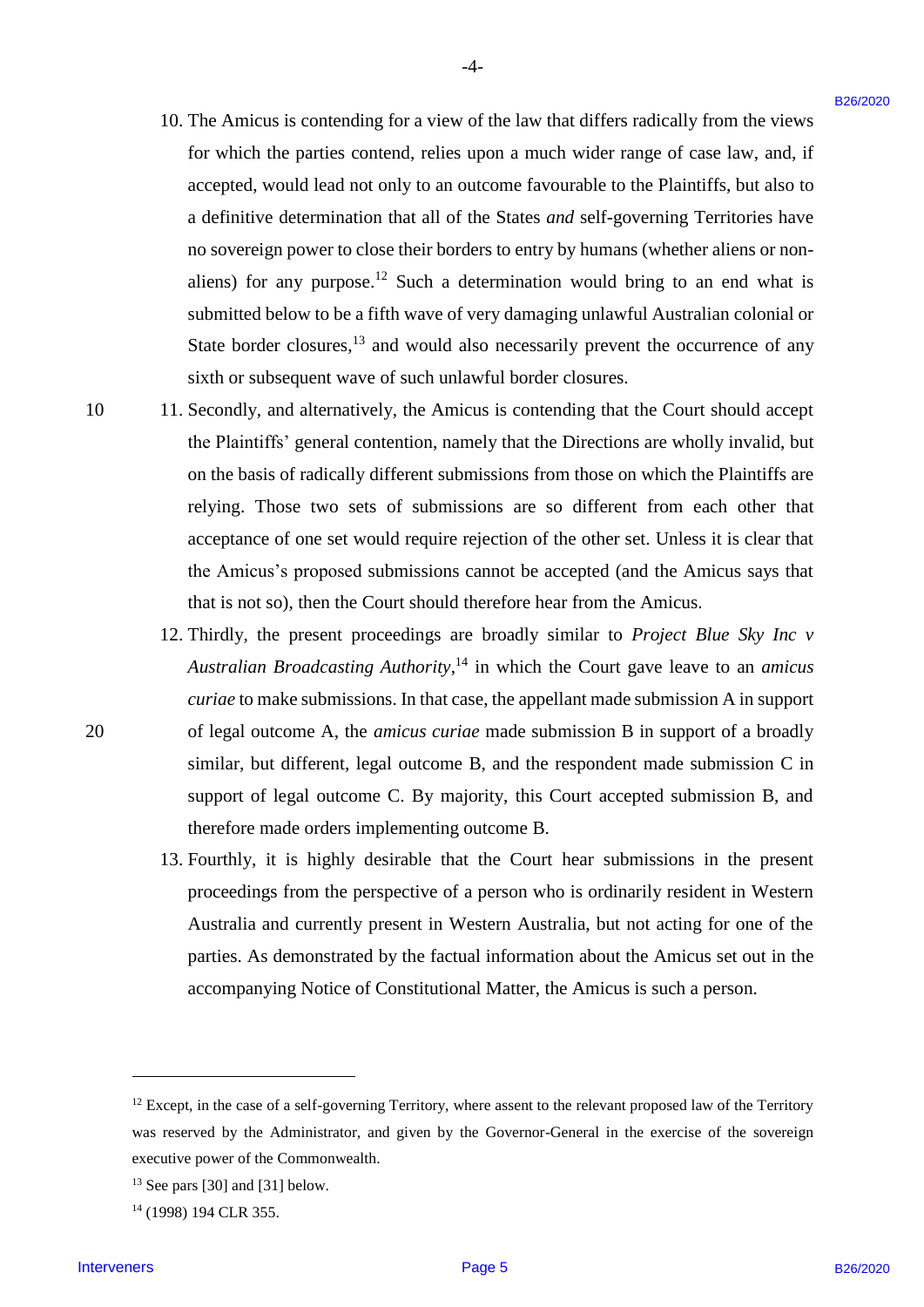14. In *Betfair Pty Limited v Western Australia*,<sup>15</sup> in which this Court held, 7-0, that certain laws of the First Defendant were invalid because they impermissibly certain laws of the First Defendant were invalid because they impermissibly infringed s 92, there were two plaintiffs. The first plaintiff, Betfair, was a Tasmanian infringed <sup>s</sup> 92, there were two plaintiffs. The first plaintiff, Betfair, was a Tasmanian company that wanted to engage in trade or commerce with persons located in company that wanted to engage in trade or commerce with persons located in Western Australia. The second plaintiff, Mr Erceg, was such a person. Both plaintiffs Western Australia. The second plaintiff, Mr Erceg, was such aperson. Both plaintiffs were held to be unconstitutionally inconvenienced by the impugned laws, in different were held to be unconstitutionally inconvenienced by the impugned laws, in different ways. In the present proceedings, the two Plaintiffs are equivalents only to Betfair, ways. In the present proceedings, the two Plaintiffs are equivalents only to Betfair, and there is no equivalent to Mr Erceg. The Amicus is willing, in effect, to be a non-and there is no equivalent to Mr Erceg. The Amicus is willing, in effect, to be <sup>a</sup> nonparty equivalent to Mr Erceg for the purposes of these proceedings. At least arguably, party equivalent to Mr Erceg for the purposes of these proceedings. At least arguably, 10 he even has standing to intervene in the proceedings.<sup>16</sup> However, he applies only for leave to be heard as an *amicus curiae*. leave to be heard as an amicus curiae.

-5- -5-

15. Fifthly, the Attorney General for the Commonwealth (**Attorney General**), who 15. Fifthly, the Attorney General for the Commonwealth (Attorney General), who intervened at an earlier stage in these proceedings, has since, and very unusually, intervened at an earlier stage in these proceedings, has since, and very unusually, possibly even uniquely, withdrawn that intervention. The Commonwealth has not possibly even uniquely, withdrawn that intervention. The Commonwealth has not only a statutory power, by the Attorney General, to intervene in these proceedings, but also a very old and important common law duty, as the sovereign power of butalso <sup>a</sup> very old and important common law duty, as the sovereign power of Australia, to protect Australian citizens, and aliens lawfully present within Australia, to protect Australian citizens, and aliens lawfully present within Australia,<sup>17</sup> including the First Plaintiff. That common law duty applies not only when a citizen is abroad, but also when a citizen or lawful alien is in Australia, and 20 in particular where a citizen or lawful alien is or may be affected by unconstitutional in particular where <sup>a</sup> citizen or lawful alien is or may be affected by unconstitutional conduct of a State or self-governing Territory. As the Commonwealth by the Attorney General is no longer complying with that duty, this Court, which is part of Attorney General is no longer complying with that duty, this Court, which is part of the judicial arm of the Commonwealth, should provide the First Plaintiff with the the judicial arm of the Commonwealth, should provide the First Plaintiff with the required assistance on the Commonwealth's behalf by giving the Amicus leave to assist him. The First Plaintiff needs such assistance from the Commonwealth and the assist him. The First Plaintiff needs such assistance from the Commonwealth and the Amicus, because his own lawyers are making submissions on his behalf based upon Amicus, because his own lawyers are making submissions on his behalf based upon a premise that this Court has previously firmly rejected. a premise that this Court has previously firmly rejected. 14. In *Berjair Pro-Limited* v *Western Anstrolia*,<sup>13</sup> In which this Costt held, 2-0, that<br>
certain laws of the First Deletakan were irrealist because they impressed<br>by computerious the properties of the First Deletaka

<u>.</u>

<sup>&</sup>lt;sup>15</sup> (2008) 234 CLR 418 (Betfair).

<sup>16</sup> See *Dyson v Attorney-General (No 1)* [1911] 1 KB 410, at 423; *Dyson v Attorney-General (No 2)* [1912] 1 '6 See Dyson v Attorney-General (No 1) [1911] 1 KB 410, at 423; Dyson v Attorney-General (No 2) [1912] 1 Ch 158, at 166. Ch 158, at 166.

<sup>&</sup>lt;sup>17</sup> Joyce v Director of Public Prosecutions [1946] AC 347 (HL), at 366 (the appellant in that case was better known as 'Lord Haw Haw'). So, eg, in *Commonwealth v Australian Capital Territory* (2013) 250 CLR 441, known as 'Lord Haw Haw'). So, eg, in Commonwealth v Australian Capital Territory (2013) 250 CLR 441, the Commonwealth complied with its common law duty by bringing the successful claim in that case. the Commonwealth complied with its common law duty by bringing the successful claim in that case.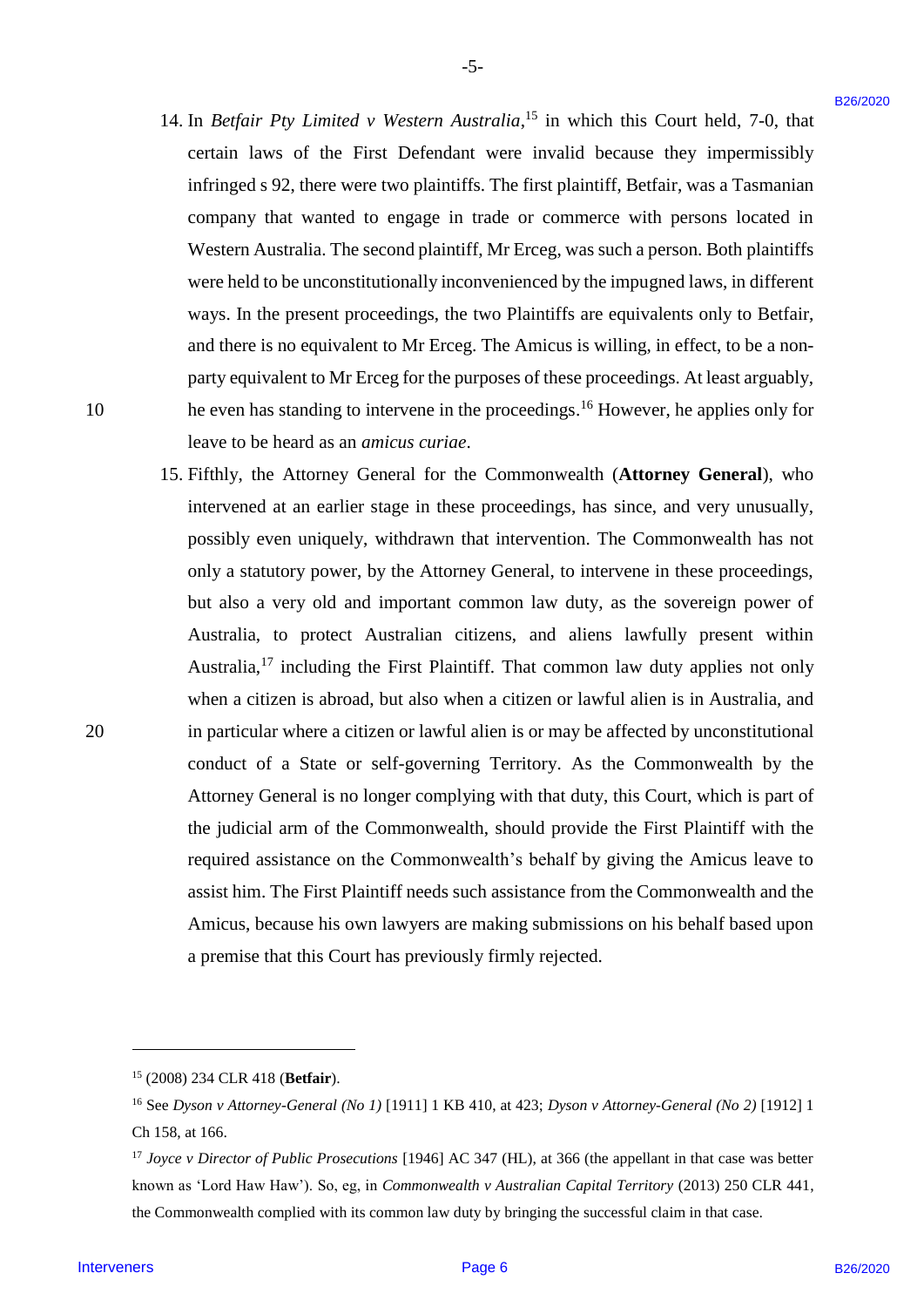16. Sixthly, the Amicus is suited by qualifications and experience to make the 16. Sixthly, the Amicus is suited by qualifications and experience to make the submissions he makes in this document. submissions he makes in this document.

-6- -6-

- 17. The Amicus is a Practitioner of the Supreme Court of Western Australia. He was 17. The Amicus is <sup>a</sup> Practitioner of the Supreme Court of Western Australia. He was admitted to practice in 1990, and has practised mainly civil litigation in Federal, admitted to practice in 1990, and has practised mainly civil litigation in Federal, Western Australian and other Courts, including the Supreme Courts of New South Western Australian and other Courts, including the Supreme Courts of New South Wales and Victoria and this Court, and including as counsel. He also has an Arts Wales and Victoria and this Court, and including as counsel. He also has an Arts degree majoring in Australian and European history and politics. degree majoring in Australian and European history and politics.
- 18. In 1984, the Amicus was part of a group of Australian scholarship students who 18. In 1984, the Amicus was part of a group of Australian scholarship students who visited Berlin as guests of the West Berlin Senate. The group travelled between West visited Berlin as guests of the West Berlin Senate. The group travelled between West 10 Germany and Berlin along an *Autobahn* corridor similar to that recently created by Germany and Berlin along an Autobahn corridor similar to that recently created by the State of New South Wales for ACT residents wishing to travel from Victoria to the ACT. In Berlin, the group crossed the Berlin Wall several times. the ACT. In Berlin, the group crossed the Berlin Wall several times.
- 19. In 1995, the Amicus appeared as counsel for Mr Brian Easton at the hearings of what 19. In 1995, the Amicus appeared as counsel for Mr Brian Easton at the hearings of what was known variously as the Easton Royal Commission and the Marks Royal was known variously as the Easton Royal Commission and the Marks Royal Commission; $^{18}$  it examined the circumstances surrounding the presentation of a petition by Mr Easton to the Legislative Council of Western Australia in February petition by Mr Easton to the Legislative Council of Western Australia in February 1993. The Amicus also appeared for Mr Easton at various Court hearings associated 1993. The Amicus also appeared for Mr Easton at various Court hearings associated with the Royal Commission.<sup>19</sup> About a year earlier, the Legislative Council had committed Mr Easton to a term of imprisonment for breach of parliamentary committed Mr Easton to <sup>a</sup> term of imprisonment for breach of parliamentary 20 privilege. The Amicus understands that Mr Easton is the only person to have been privilege. The Amicus understands that Mr Easton is the only person to have been imprisoned by an Australian House of Parliament since Fitzpatrick and Browne in imprisoned by an Australian House of Parliament since Fitzpatrick and Browne in 1955.<sup>20</sup> In acting for Mr Easton, the Amicus became familiar with State constitutional law, and in particular with the powers of the States.<sup>21</sup> 16. Sixthly, the Arabiens is articled by qualifications and experience to make the shoulders. This Analysis is a Packtion of the Soptence Court of Western Anaturalia. He was advised to the second of the second control is
	- 20. In *Attorney-General v Marquet*,<sup>22</sup> the Amicus applied to the Supreme Court for leave to make submissions as an *amicus curiae*, but that application was unsuccessful, as to make submissions as an amicus curiae, but that application was unsuccessful, as

<u>.</u>

<sup>&</sup>lt;sup>18</sup> Western Australia. Report of the Royal Commission into the Use of Executive Power, November 1995, Annexure 1, page 135. Annexure 1, page 135.

<sup>19</sup> See *Easton v Griffiths* (1995) 69 ALJR 669; 130 ALR 306 (Toohey J); *Halden v Marks* (1995) 17 WAR 447 '9 See Easton v Griffiths (1995) 69 ALJR 669; 130 ALR 306 (Toohey J); Halden v Marks (1995) 17 WAR 447 (FC). (FC).

<sup>&</sup>lt;sup>20</sup> See *R v Richards; Ex parte Fitzpatrick and Browne* (1955) 92 CLR 157 (Fitzpatrick and Browne).

<sup>&</sup>lt;sup>21</sup> The Amicus considers that Mr Easton, who was imprisoned for refusing to obey an order to apologise, was wrongfully imprisoned, because in the Amicus's view the Legislative Council had no power to make such an wrongfully imprisoned, because in the Amicus's view the Legislative Council had no power to make such an order. However, Mr Easton lacked the resources to challenge his imprisonment, and therefore did not do so. order. However, Mr Easton lacked the resources to challenge his imprisonment, and therefore did not do so.

<sup>22</sup> *Attorney-General (WA) v Marquet* (2003) 217 CLR 545; see also *Marquet v Attorney-General (WA)* (2002) 2 Attorney-General (WA) v Marquet (2003) 217 CLR 545; see also Marquet v Attorney-General (WA) (2002) 26 WAR 201 (FC). 26 WAR 201 (FC).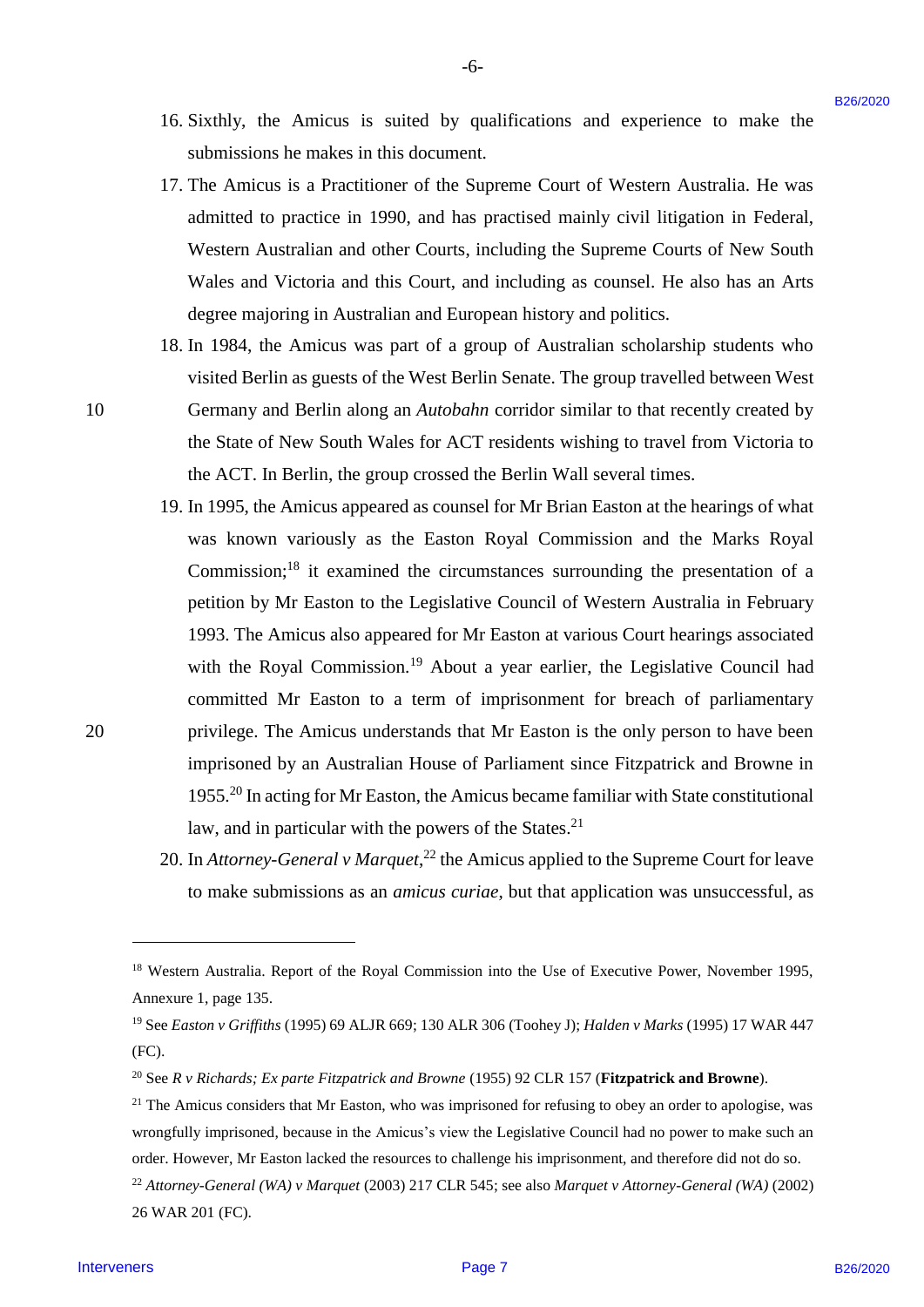it had been made outside a time limit set by an order made in his absence and of it had been made outside a time limit set by an order made in his absence and of which he was not aware. He also applied to this Court for leave to make such which he was not aware. He also applied to this Court for leave to make such submissions, and understands that that application was unsuccessful as he had not submissions, and understands that that application was unsuccessful as he had not been given leave to do so by the Supreme Court. been given leave to do so by the Supreme Court.

#### **Part IV: Submissions the Amicus seeks leave to make** Part IV: Submissions the Amicus seeks leave to make

-7- -7-

#### **Overview** Overview

- 21. The submissions in this Part should be read together with the submissions in Part II. 21. The submissions in this Part should be read together with the submissions in Part II.
- 22. As submitted above, this Court has previously rejected, and therefore cannot act 22. As submitted above, this Court has previously rejected, and therefore cannot act upon, the premise on which the Plaintiffs contend that the Directions are invalid. upon, the premise on which the Plaintiffs contend that the Directions are invalid.
- 10 23. In particular, this Court emphatically rejected that premise in 2006, in the joint judgment of Gleeson CJ, Gummow, Hayne, Heydon and Crennan JJ in the *Work*  judgment of Gleeson CJ, Gummow, Hayne, Heydon and Crennan JJ in the Work *Choices case*<sup>23</sup> in which their Honours quoted and applied a passage from the judgment of Windeyer J in 1971 in the *Payroll Tax case*<sup>24</sup> including:

"The Colonies which in 1901 became States in the new Commonwealth were "The Colonies which in 1901 became States in the new Commonwealth were not before then sovereign bodies in any strict legal sense; and certainly the not before then sovereign bodies in any strict legal sense; and certainly the Constitution did not make them so. They were self-governing colonies which, Constitution did not make them so. They were self-governing colonies which, when the Commonwealth came into existence as a new Dominion of the when the Commonwealth came into existence as <sup>a</sup> new Dominion of the Crown, lost some of their former powers and gained no new powers. They Crown, lost some of their former powers and gained no new powers. They became components of a federation, the Commonwealth of Australia. It became components of <sup>a</sup> federation, the Commonwealth of Australia. It 20 became a nation." <sup>20</sup> becamea nation."

> 24. To that authority should be added an important part of the judgment of Barwick CJ 24. To that authority should be added an important part of the judgment of Barwick CJ (Owen J concurring) in the Payroll Tax case. $25$

<sup>&</sup>lt;sup>23</sup> New South Wales v The Commonwealth (2006) 229 CLR 1, at [54] (**Work Choices case**).

<sup>24</sup> *Victoria v The Commonwealth* (1971) 122 CLR 353 at 395-396 (**Payroll Tax case**). 4 Victoria v The Commonwealth (1971) 122 CLR 353 at 395-396 (Payroll Tax case).

<sup>&</sup>lt;sup>25</sup> "... the Constitution does not represent a treaty or union between sovereign and independent States. It was the result of the will and desire of the people of all the colonies expressed both through their representative the result of the will and desire of the people of all the colonies expressed both through their representative institutions and directly through referenda to be united in one Commonwealth with an agreed distribution of institutions and directly through referenda to be united in one Commonwealth with an agreed distribution of governmental power. The whole "agreement" or as it is sometimes called "the compact" of the people of the governmental power. The whole "agreement" or as it is sometimes called "the compact" of the people of the colonies was to be and was expressed in an Act of the Imperial Parliament not in any sense as a treaty or an colonies was to be and was expressed in an Act of the Imperial Parliament not in any sense as a treaty or an agreement of union, or as a confederation of States but as a statutory Constitution under the Crown.": Payroll agreement of union, or as a confederation of States but as a statutory Constitution under the Crown.": Payroll Tax case, at 371 (Barwick CJ; Owen J concurring at 405). The Amicus submits that this dictum is consistent Tax case, at 371 (Barwick CJ; Owen J concurring at 405). The Amicus submits that this dictum is consistent with the wording of the preamble and covering clauses to the national Constitution, which make clear that the States themselves were not parties to federation but conscripted to it, under an agreement between their people and the Imperial Parliament. In the case of all States other than the First Defendant, the conscription was and the Imperial Parliament. In the case of all States other than the First Defendant, the conscription was implemented by a proclamation of Queen Victoria (see covering clauses 3 and 5), and in the case of the First implemented by a proclamation of Queen Victoria (see covering clauses <sup>3</sup> and 5), and in the case of the First Defendant by the same proclamation, upon Queen Victoria being satisfied that the *people* (but not necessarily also the legislative, executive or judicial arms of the government) of Western Australia had agreed thereto (see again the same covering clauses) (emphasis added). again the same covering clauses) (emphasis added). It had been made outside a time limit set by an order made in his absence and effects a some set as some set of state specified to this Court for lawe is onede such that the state of the state of the state of the state of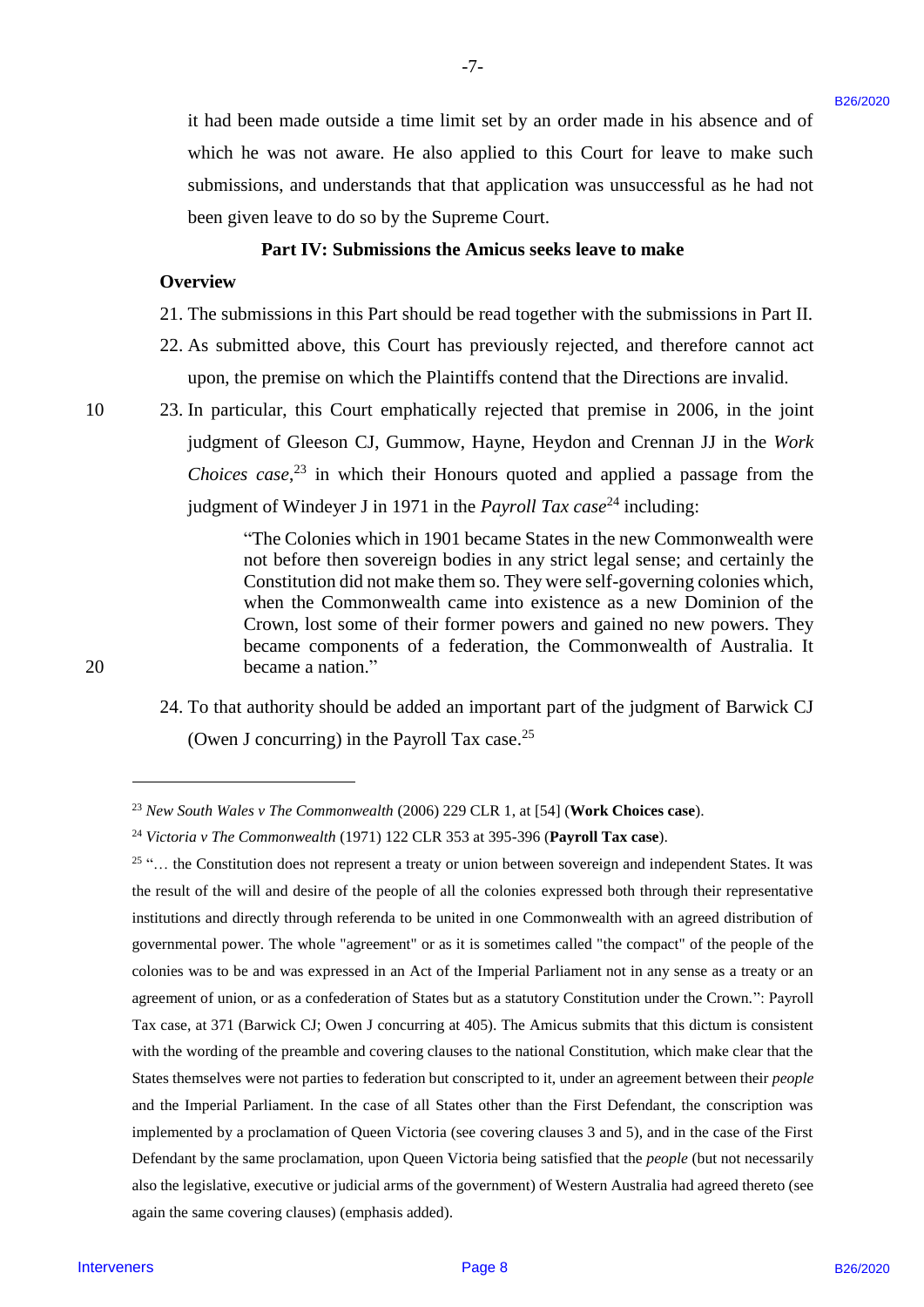25. Further, in February this year this Court delivered judgment in Love v The 25. Further, in February this year this Court delivered judgment in Love v The Commonwealth, in which it held, by a 4-3 majority, in effect, that even the Commonwealth, in which it held, by <sup>a</sup> 4-3 majority, in effect, that even the Commonwealth, which is a sovereign State, has no power to deport an Australian Commonwealth, which is a sovereign State, has no power to deport an Australian Aborigine, and therefore also held, by implication, that the Commonwealth also has Aborigine, and therefore also held, by implication, that the Commonwealth also has no power to turn away an Australian Aborigine at the national border. no power to turn away an Australian Aborigine at the national border.

-8- -8-

26. In that case, Edelman J noted, in effect, that in the course of argument the 26. In that case, Edelman <sup>J</sup> noted, in effect, that in the course of argument the Commonwealth had conceded, in effect, that the Commonwealth could not refuse Commonwealth had conceded, in effect, that the Commonwealth could not refuse admission to, or deport, a person born to Australian parents in Australia who had not admission to, or deport, <sup>a</sup> person born to Australian parents in Australia who had not renounced his or her Australian citizenship<sup>26</sup> (in these submissions, such persons, 10 together with Australian Aborigines, are referred to as **Constitutional Non-Aliens**). His Honour went on to observe, correctly, that no party or intervener in that case had His Honour went on to observe, correctly, that no party or intervener in that case haddisputed that concession, no member of this Court had questioned it, and that the disputed that concession, no member of this Court had questioned it, and that the concession was "entirely correct".<sup>27</sup> The reasons of his Honour and several other

-

<sup>26</sup> [2020] HCA 3, at [395] (Edelman J). 6 [2020] HCA 3, at [395] (Edelman J).

 $27$  The reason why, as Edelman J accepted, that concession is entirely correct is related to the point made by Barwick CJ in the Payroll Tax case quoted in note 25 above, namely that the Constitution is not a treaty between sovereign States, but an agreement between the people and the Imperial Parliament to which the States were sovereign States, but an agreement between the people and the Imperial Parliament to which the States were conscripted. Thus, there is a class of humans, namely Constitutional Non-Aliens, who simply cannot be conscripted. Thus, there is a class of humans, namely Constitutional Non-Aliens, who simply cannot be excluded or deported from Australia by the Commonwealth. The existence of that class is a matter of the proper excluded or deported from Australia by the Commonwealth. The existence ofthat class is <sup>a</sup> matter of the proper construction of various terms of the Constitution, the preamble and the covering clauses that refer expressly to "the people" and to related matters. In particular, the preamble refers to "the people", and section 51 refers "the people" and to related matters. In particular, the preamble refers to "the people", and section 51 refers expressly to "naturalisation and aliens" and "immigration and emigration". Insofar as the status of expressly to "naturalisation and aliens" and "immigration and emigration". Insofar as the status of Constitutional Non-Aliens is derived from case law, the Australian case law begins no later than the landmark Constitutional Non-Aliens is derived from case law, the Australian case law begins no later than the landmark case of Smithers, which followed the earlier landmark decision of the Supreme Court of the United States in case of Smithers, which followed the earlier landmark decision of the Supreme Court of the United States in Crandall v Nevada, 73 U.S. (6 Wall.) 35 (1868) (Crandall). Importantly, the Australian case law also includes Pochi v Macphee (1982) 151 CLR 101 at 109 (Pochi v Macphee), in which Gibbs CJ (with whom Mason and Wilson JJ concurred) held, in effect, that certain humans are beyond the reach of the Commonwealth's "aliens" power to exclude and deport, and Love v The Commonwealth, in which all seven members of this Court power to exclude and deport, and Love v The Commonwealth, in which all seven members of this Court accepted the correctness of that aspect of Pochi v Macphee. See Love v The Commonwealth, at [7] (Kiefel accepted the correctness of that aspect of Pochi v Macphee. See Love v The Commonwealth, at [7] (Kiefel CJ), [50] and [64] (Bell J), [87] (Gageler J), [168] (Keane J), [236] and [252] (Nettle J), [310] and [311] CJ), [50] and [64] (Bell J), [87] (Gageler J), [168] (Keane J), [236] and [252] (Nettle J), [310] and [311] (Gordon J), [401], [433] and [466] (Edelman J, who also points out, at [433], that the dictum of Gibbs CJ had (Gordon J), [401], [433] and [466] (Edelman J, who also points out, at [433], that the dictum of Gibbs CJ had earlier repeatedly been accepted as correct). For a detailed discussion of the relevant provisions and case law earlier repeatedly been accepted as correct). For a detailed discussion of the relevant provisions and case law up to 2013, see Pillai, Sangeetha, 'Non-Immigrants, Non-Aliens and People of the Commonwealth: Australian up to 2013, see Pillai, Sangeetha, 'Non-Immigrants, Non-Aliens and People ofthe Commonwealth: Australian Constitutional Citizenship Revisited' (2013) 39 *Monash University Law Review* 568. In Love v The Constitutional Citizenship Revisited' (2013) 39 Monash University Law Review 568. In Love v TheCommonwealth, all members of this Court accepted, in effect, that the Commonwealth cannot deny entry to, Commonwealth, all members of this Court accepted, in effect, that the Commonwealth cannot deny entry to, or deport, persons born to Australian parents in Australia who have not renounced their allegiance to Australia, and a 4-3 majority of the Court held, further, that the Commonwealth similarly cannot deny entry to, or deport, and a 4-3 majority ofthe Court held, further, that the Commonwealth similarly cannot deny entry to, or deport, Australian Aborigines even if they are not statutory non-aliens (ie citizens). The real issue raised by the present 25. Further, in February this year this Court delivered judgment in Love v The<br>Commonwealth, which is a sovereign Stac, has no power to depot in Africa Page 1<br>Commonwealth, which is a sovereign Stac, has no power to depot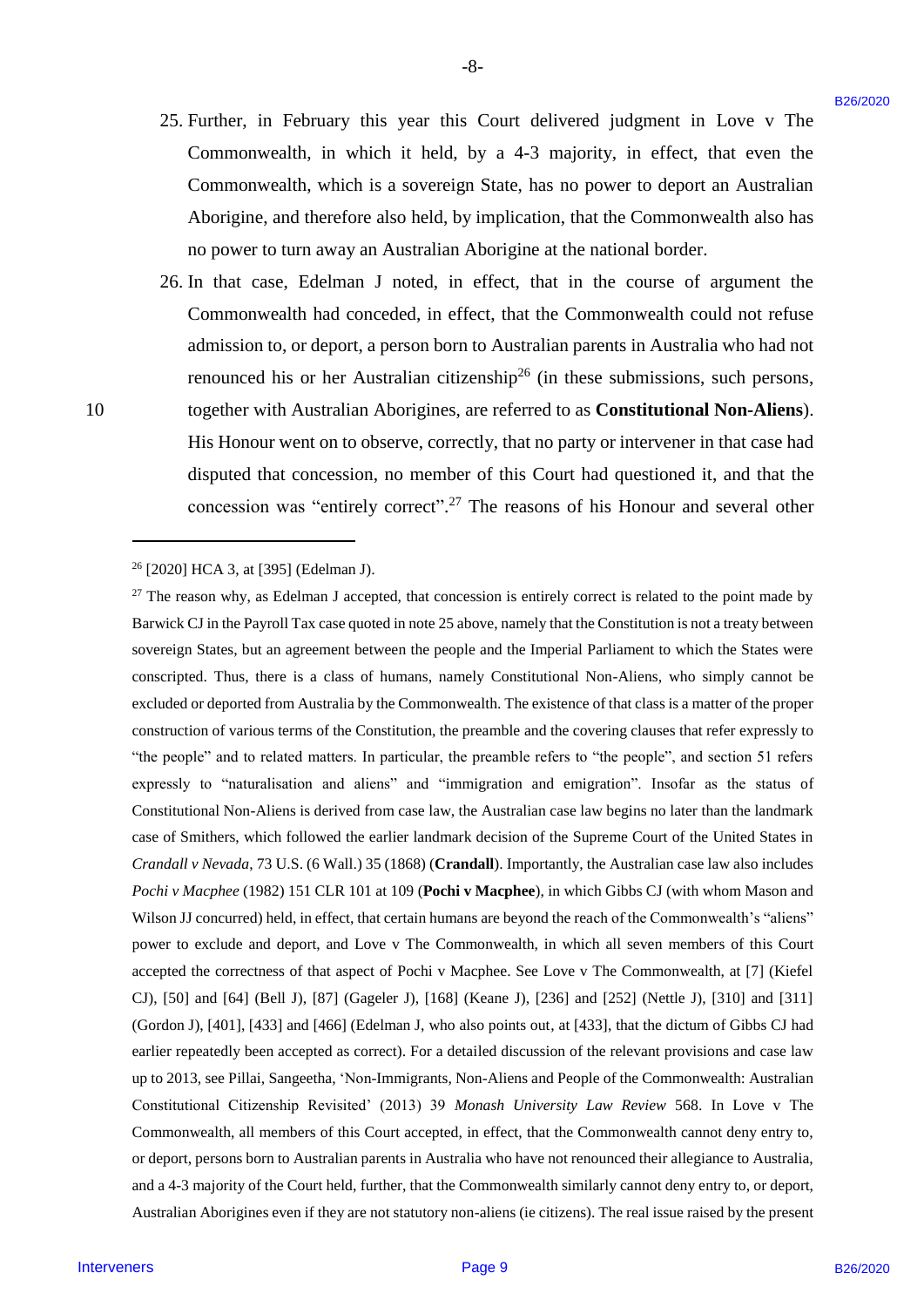members of the Court in that case also indicated, $^{28}$  in reliance upon the authority of a 1906 decision of this Court,<sup>29</sup> that the power to refuse a person entry to a territory, or to deport a person from a territory, is a sovereign power. or to deport <sup>a</sup> person fromaterritory, is <sup>a</sup> sovereign power.

-9- -9-

proceedings is whether (notwithstanding the Court's very recent unanimous conclusion in Love v The proceedings is whether (notwithstanding the Court's very recent unanimous conclusion in Love v The Commonwealth that there is a class of Constitutional Non-Aliens that includes at least persons born to Commonwealth that there is a class of Constitutional Non-Aliens that includes at least persons born to Australian parents in Australia who have not renounced their allegiance to Australia) the States and self-Australian parents in Australia who have not renounced their allegiance to Australia) the States and selfgoverning Territories can independently and unilaterally deny entry to, or expel, Constitutional Non-Aliens, governing Territories can independently and unilaterally deny entry to, or expel, Constitutional Non-Aliens, with the result that Constitutional Non-Aliens are really only constitutionally immune from being denied entry with the result that Constitutional Non-Aliens are really only constitutionally immune from being denied entry to, or from being expelled from, the Jervis Bay Territory (which is non self-governing) and the external to, or from being expelled from, the Jervis Bay Territory (which is non self-governing) and the external Territories (which are also non self-governing). The Amicus submits, in reliance in part upon a long line of Territories (which are also non self-governing). The Amicus submits, in reliance in part upon a long line of United States authority referred to in note 55 below and also involving Crandall, that the answer to that question is "no", because the status of Constitutional Non-Alien should be held by this Court to give the holder of such is "no", because the status of Constitutional Non-Alien should be held by this Court to give the holder of such status a constitutional right of entry to, and a constitutional immunity from being expelled from, every State status a constitutional right of entry to, and <sup>a</sup> constitutional immunity from being expelled from, every State and self-governing Territory (subject only to a valid law of the Commonwealth, or of a State or Territory, and self-governing Territory (subject only to a valid law of the Commonwealth, or of a State or Territory, providing for the extradition of a person in connection with the due administration of criminal justice, or a providing for the extradition of a person in connection with the due administration of criminal justice, or <sup>a</sup> valid law of the Commonwealth providing, eg, for "quarantine", or the conferral of sovereign independence on a Territory). More specifically, the answer is "no" because the national Constitution is, as was held by Barwick CJ in the Payroll Tax case, an agreement between the "people", being the predecessors to today's Constitutional CJ in the Payroll Tax case, an agreement between the "people", being the predecessors to today's Constitutional Non-Aliens, and the Imperial Parliament (to which the States were not parties, and in respect of which the Non-Aliens, and the Imperial Parliament (to which the States were not parties, and in respect of which the States were mere conscripts, with the consequence that Constitutional Non-Aliens are of a higher status in States were mere conscripts, with the consequence that Constitutional Non-Aliens are of a higher status in Australia's national Constitutional arrangements than are the States). See again Crandall, which confirms that Australia's national Constitutional arrangements than are the States). See again Crandall, which confirms that the people of a federation have certain federal privileges and immunities that limit the powers of the States, the people of a federation have certain federal privileges and immunities that limit the powers of the States, and in particular prevent the States from closing their borders to entry by humans, and note that Quick & Garran cite Crandall under the heading "Federal Privileges and Immunities". cite Crandall under the heading "Federal Privileges and Immunities". meanbes of the Court in that case also indicated.<sup>16</sup> in redistor spon the substitute of the 100 decision of the Court in the Court in the Court in the Court in the Court in the Court in the Court in the Court in the Cour

 $28$  [2020] HCA 3, at [6] (Kiefel CJ), [74] (Bell J) and [404] (Edelman J); see also at [348] (Gordon J).

<sup>29</sup> Robtelmes v Brenan (1906) 4 CLR 395 (Robtelmes v Brenan). In that case, this Court held that in 1906 the Commonwealth had power to make a law providing for the deportation of an alien, even though the Commonwealth had power to make a law providing for the deportation of an alien, even though the Commonwealth was not then a sovereign State, because in 1900 the relevant sovereign State, the United Commonwealth was not then a sovereign State, because in 1900 the relevant sovereign State, the United Kingdom, had given the Commonwealth an express power to make laws for "naturalisation and aliens" with Kingdom, had given the Commonwealth an express power to make laws for "naturalisation and aliens" with effect from 1901, and had therefore delegated to the Commonwealth its sovereign power to deport aliens from effect from 1901, and had therefore delegated to the Commonwealth its sovereign power to deport aliens from Australia. See also Attorney General for the Dominion of Canada v Cain [1906] AC 542 (PC) (Cain), which, a few months earlier, had reached the same conclusion, for the same reasons, in relation to the federal a few months earlier, had reached the same conclusion, for the same reasons, in relation to the federal government of Canada. As is submitted below, no such express power has ever been given by *any* sovereign government of Canada. As is submitted below, no such express power has ever been given by any sovereign State to any of the States or self-governing Territories of the Commonwealth, and it follows that the States and self-governing Territories have never had any sovereign power unilaterally to deny entry to, or deport, an alien, for any reason. Further, and as is also submitted below, no sovereign State has ever given any of the States or self-governing Territories any express power unilaterally to make any law hindering or reducing the inherent self-governing Territories any express power unilaterally to make any law hindering or reducing the inherent rights of a British subject, or a Constitutional Non-Alien, or a statutory non-alien (ie a citizen under a law of the Commonwealth), and therefore the States and self-governing Territories similarly lack any sovereign power unilaterally to deny entry to any such person, for any reason (except, in the case of a self-governing Territory,

-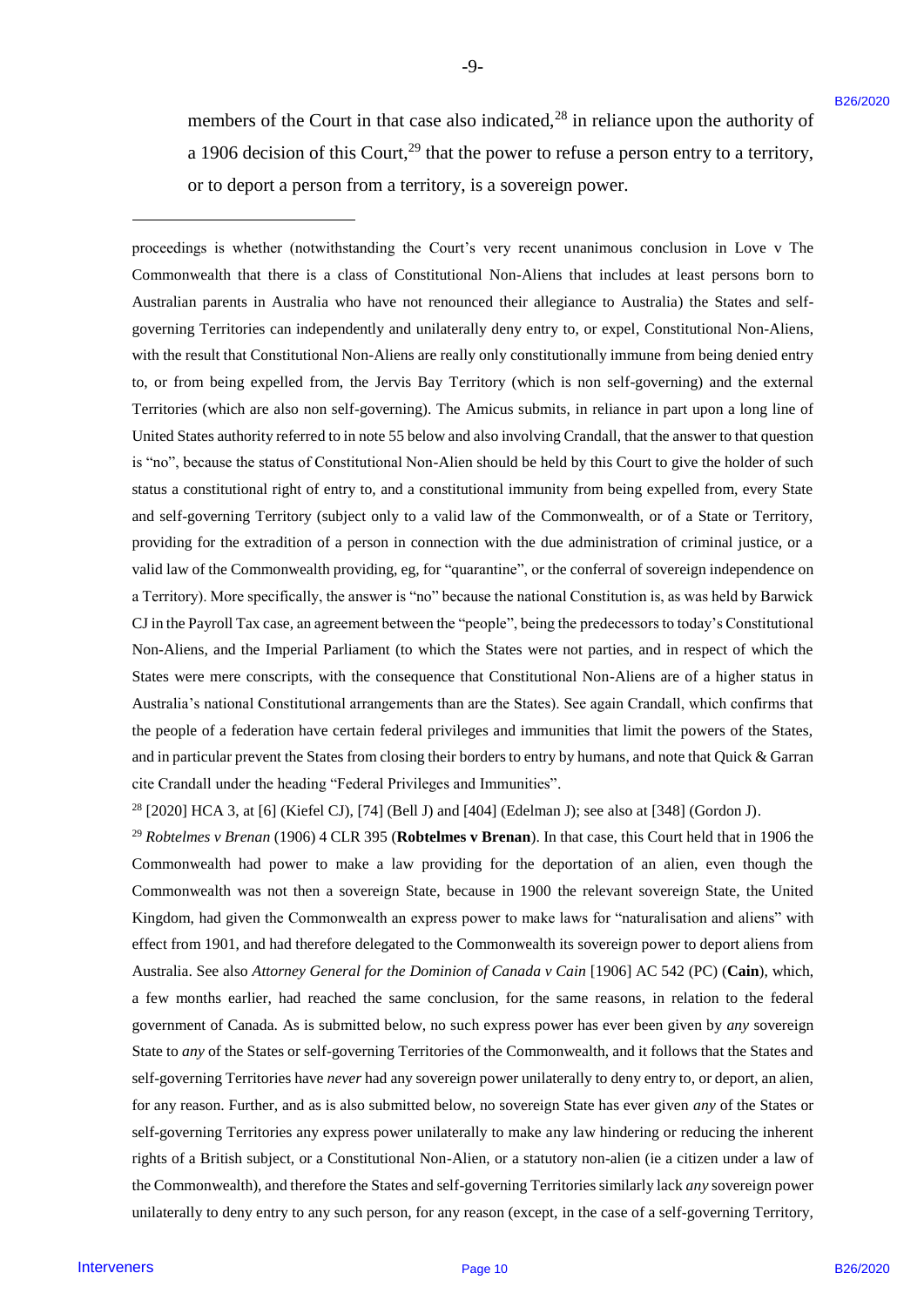27. Despite that very recent authority, in a case that was very widely publicised, and also 27. Despite that very recent authority, in <sup>a</sup> case that was very widely publicised, and also despite the earlier longstanding and coherent line of case law in this Court referred despite the earlier longstanding and coherent line of case law in this Court referred to above to the effect that the States have never been sovereign bodies, the Second to above to the effect that the States have never been sovereign bodies, the Second Defendant, on behalf of the First Defendant, proceeded less than two months later to Defendant, on behalf of the First Defendant, proceeded less than two months later to create the Directions, in which the First Defendant purports: create the Directions, in which the First Defendant purports:

-10- -10-

- a. to exercise a pretended but clearly non-existent sovereign power to deny a. to exercise <sup>a</sup> pretended but clearly non-existent sovereign power to deny almost all humans, including aliens and Constitutional Non-Aliens (and even almost all humans, including aliens and Constitutional Non-Aliens (and even Constitutional Non-Aliens ordinarily resident in Western Australia, such as Constitutional Non-Aliens ordinarily resident in Western Australia, such as the Amicus), a right of entry to Western Australia, which occupies the Amicus), <sup>a</sup> right of entry to Western Australia, which occupies 10 approximately one third of the territory of the Commonwealth;<sup>30</sup> and
	- b. to provide, in effect, for some of those humans to be deported from that part b. to provide, in effect, for some of those humans to be deported from that part of Australia, over which the First Defendant is not sovereign, in the exercise of the very same pretended but non-existent sovereign power.<sup>31</sup>
	- 28. In essence, the Directions are wholly invalid for the simple reason that the First 28. In essence, the Directions are wholly invalid for the simple reason that the First Defendant has no sovereign powers to exercise, and therefore has no power to close Defendant has no sovereign powers to exercise, and therefore has no power to close its borders to entry by humans for any reason. The combined effect of Robtelmes v its borders to entry by humans for any reason. The combined effect of Robtelmes v Brenan, the Payroll Tax case, the Work Choices case, and the uncontroversial parts Brenan, the Payroll Tax case, the Work Choices case, and the uncontroversial parts of Love v The Commonwealth, especially when also combined with the United States and Canadian case law referred to in this document, dictate that outcome. States and Canadian case law referred to in this document, dictate that outcome.
- 20 29. These proceedings are therefore broadly similar to Fitzpatrick and Browne, in which 20 29. These proceedings are therefore broadly similar to Fitzpatrick and Browne, in which this Court held that the case was one of considerable importance, but that its difficulty this Court held that the case was one of considerable importance, but that its difficulty was not equal to its importance. In the circumstances, the Court should answer was not equal to its importance. In the circumstances, the Court should answer question (a) *ex tempore* in the manner for which the Amicus contends, at the question (a) ex tempore in the manner for which the Amicus contends, at the conclusion of the hearing of these proceedings, without delay.<sup>32</sup>

where assent to the relevant proposed law of the Territory was reserved by the Administrator, and given by the where assent to the relevant proposed law of the Territory was reserved by the Administrator, and given by the Governor-General in the exercise of the sovereign executive power of the Commonwealth). Governor-General in the exercise ofthe sovereign executive power of the Commonwealth).

<sup>30</sup> See the Directions, pars 4 and 5. 3° See the Directions, pars 4 and 5.

<sup>31</sup> See the Directions, par 6. 3! See the Directions, par 6.

 $32$  In Fitzpatrick and Browne, the Court also delivered *ex tempore* reasons, but in these proceedings the Court may prefer to deliver its reasons later. Another reason why the Court should answer question (a) ex tempore is that these proceedings are listed to be heard in early November 2020. If the Court were to answer question (a) ex tempore in the manner for which the Amicus contends, then the several million humans who are presently effectively unlawfully imprisoned in Western Australia by the Directions will be able to begin immediately effectively unlawfully imprisoned in Western Australia by the Directions will be able to begin immediately making any plans they may wish to make to depart from and return to Western Australia over the Christmas making any plans they may wish to make to depart from and return to Western Australia over the Christmas 2020 / New Year 2021 period. If, on the other hand, the Court were to reserve its decision, then those several 2020 / New Year 2021 period. If, on the other hand, the Court were to reserve its decision, then those several 27. Despite that very record anthority, in a case that was very widely poblicised, and also despite the vertical case in a vertical case in a view on the Cost in effects of the cost in the cost in the cost in the cost in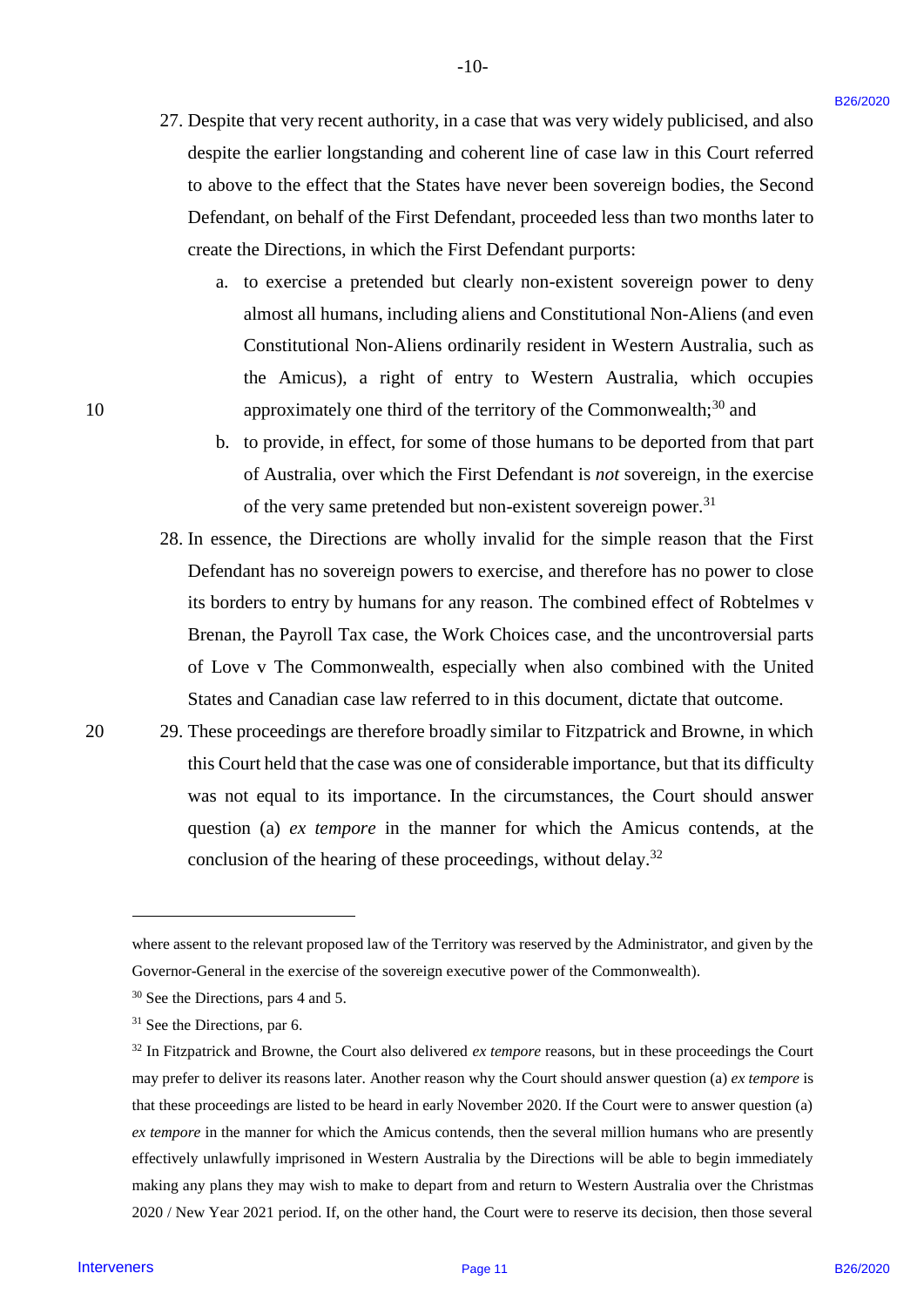## **Some matters of history as to Australia's unlawful unilateral border closures** Some matters of history as to Australia's unlawful unilateral border closures

-11- -l1-

- 30. As submitted above, the Directions are part of a fifth wave of very damaging 30. As submitted above, the Directions are part of <sup>a</sup> fifth wave of very damaging unlawful Australian unilateral border closures. The first three waves were targeted at unlawful Australian unilateral border closures. The first three waves were targeted at Chinese aliens, and the two most recent waves, although allegedly directed at viruses, Chinese aliens, and the two most recent waves, although allegedly directed at viruses, have really been targeted at humans rather than viruses, because they have essentially drawn no distinction between healthy humans and infected humans. drawn no distinction between healthy humans and infected humans.
- 31. The five waves have been as follows: 31. The five waves have been as follows:
- a. At an inter-colonial conference of the Australian colonies in 1880 and 1881, a. At an inter-colonial conference of the Australian colonies in 1880 and 1881, it was agreed in principle that they would enact uniform laws restricting it was agreed in principle that they would enact uniform laws restricting 10 Chinese immigration.<sup>33</sup> In NSW, an earlier such law had been reserved by the Governor for the personal assent of Queen Victoria, but, as Windeyer J noted Governor for the personal assent of Queen Victoria, but, as Windeyer <sup>J</sup> noted in *Ex parte Leong Kum*,<sup>34</sup> the *Influx of Chinese Restriction Act 1881* (NSW) was given assent by the local non-sovereign Governor. As the 1881 Act was given assent by the local non-sovereign Governor. As the 1881 Act provided for the imposition of an exorbitant tax on Chinese immigrants with provided for the imposition of an exorbitant tax on Chinese immigrants with a view to excluding them, the Amicus therefore submits, in reliance in part a view to excluding them, the Amicus therefore submits, in reliance in part upon Crandall, that it was invalid.<sup>35</sup> Some matters of history as to Austinalia's unlawful unilateral border closures  $36$ . As shown they have the part of a fifth some of we will anging the control and above the part of a fifth some of we will anging the Chris
- b. In 1888, the executive arms of the colonies of New South Wales, South b. In 1888, the executive arms of the colonies of New South Wales, South Australia and Victoria unilaterally closed the borders of those colonies to Australia and Victoria unilaterally closed the borders of those colonies to entry by Chinese immigrants.<sup>36</sup> Five challenges to the relevant unilateral 20 closure were brought in the Full Courts of colonial Supreme Courts, four of 20 closure were brought in the Full Courts of colonial Supreme Courts, four of them in New South Wales,  $37$  and the other in Victoria. All but one of the NSW challenges succeeded; the exception was Lau You Fat, which failed because challenges succeeded; the exception was Lau You Fat, which failed because the applicant relied upon Victorian letters of naturalisation as a British subject the applicant relied upon Victorian letters of naturalisation as <sup>a</sup> British subject of Victoria, and it was held that those letters were of no effect outside of Victoria, and it was held that those letters were of no effect outside

<sup>36</sup> See Gageler article, 618-625. <sup>36</sup> See Gageler article, 618-625.

million humans may eventually be denied the opportunity to make such plans in time for the Christmas / New million humans may eventually be denied the opportunity to make such plans in time for the Christmas / New Year period. As the effective unlawful imprisonment of those humans began when the Directions were made Year period. As the effective unlawful imprisonment of those humans began when the Directions were made in early April 2020, the case for an *ex tempore* answer to question (a) is compelling. in early April 2020, the case for an ex tempore answer to question (a) is compelling.

<sup>&</sup>lt;sup>33</sup> See Gageler, Stephen, "A tale of two ships: the MV Tampa and the SS Afghan" (2019) 40(3) Adelaide Law *Review* 615-626 (**Gageler article**), at 618-619. Review 615-626 (Gageler article), at 618-619.

<sup>34</sup> (1888) 9 LR (NSW) 250 (**Leong Kum**), at 263. <sup>34</sup> (1888) 9 LR (NSW) 250 (Leong Kum), at 263.

<sup>35</sup> The corresponding Acts of the other colonies were the *Chinese Immigrants Regulation Act 1877* (Qld), the <sup>35</sup> The corresponding Acts of the other colonies were the Chinese Immigrants Regulation Act 1877 (Qld), the *Chinese Immigrants Regulation Act 1881* (SA), and the *Chinese Act 1881* (Vic). Chinese Immigrants Regulation Act 1881 (SA), and the Chinese Act 1881 (Vic).

<sup>37</sup> *Ex parte Lo Pak* (1888) 9 LR (NSW) 221, 221 (**Lo Pak**); Leong Kum; *Ex parte Lau You Fat* (1888) 9 LR <sup>37</sup> Ex parte Lo Pak (1888) 9 LR (NSW) 221, 221 (Lo Pak); Leong Kum; Ex parte Lau You Fat(1888) 9 LR (NSW) 269 (**Lau You Fat**); *Ex parte Woo Tin* (1888) 9 LR (NSW) 493 (**Woo Tin**). (NSW) 269 (Lau You Fat); Ex parte Woo Tin (1888) 9 LR (NSW) 493 (Woo Tin).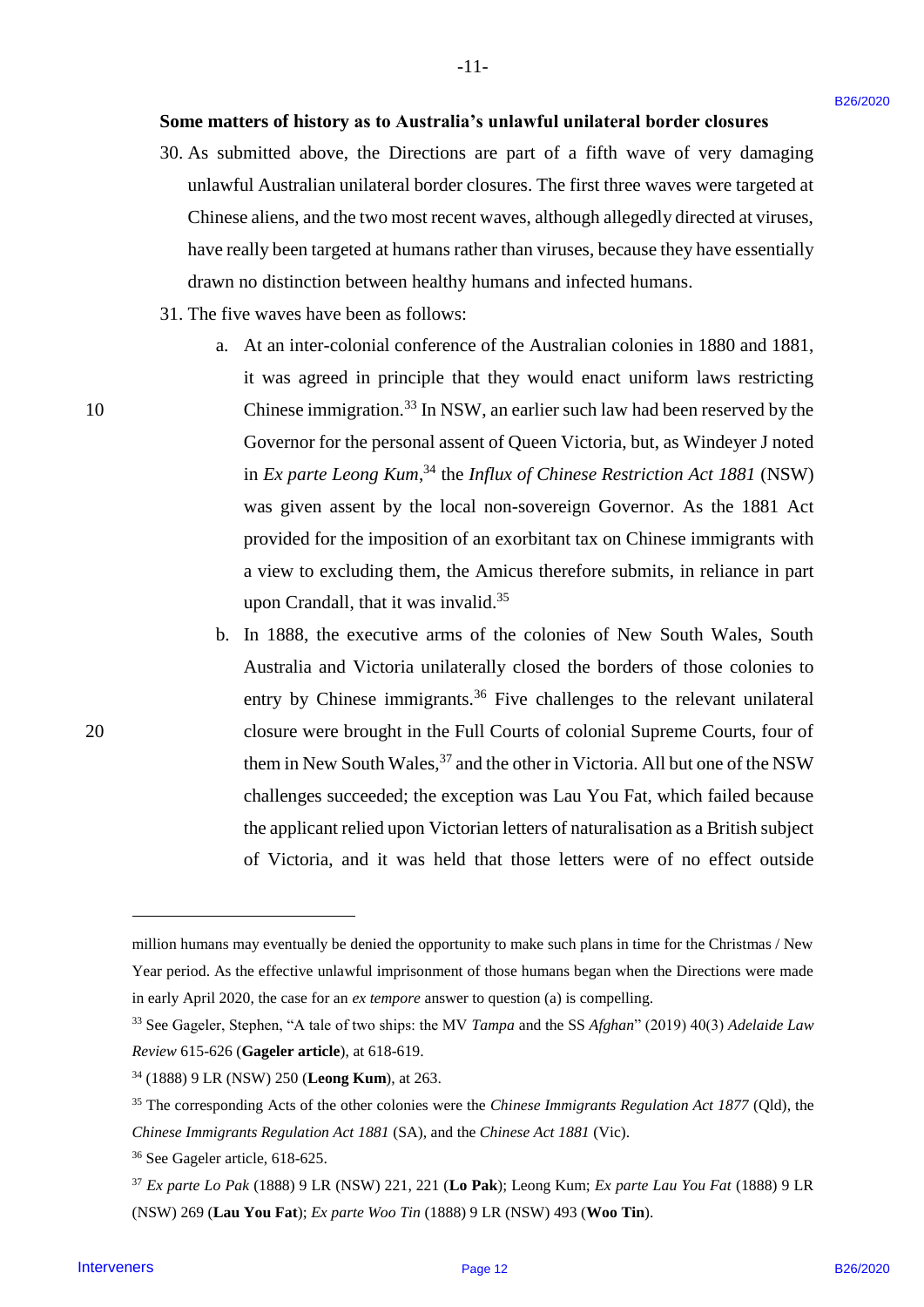Victoria. The Victorian challenge succeeded before the Full Court,<sup>38</sup> but was overturned by the Privy Council on the grounds that the applicant was an overturned by the Privy Council on the grounds that the applicant was an alien who was complaining about being denied entry to Victoria, and, as such, alien who was complaining about being denied entry to Victoria, and, as such, had no right either to enter Victoria, or to bring proceedings in a British court. had no right either to enter Victoria, or to bring proceedings in <sup>a</sup> British court. However, the Privy Council went to considerable effort to emphasise that it However, the Privy Council went to considerable effort to emphasise that it was not expressing any view on the substantive issues on which the applicant, was not expressing any view on the substantive issues on which the applicant, it is submitted rightly, had succeeded before the Full Court.<sup>39</sup>

 $-12-$ 

- c. At an urgently arranged conference in Sydney in 1888, most of the colonies At an urgently arranged conference in Sydney in 1888, most of the colonies agreed to enact more restrictive anti-Chinese legislation than that which agreed to enact more restrictive anti-Chinese legislation than that which 10 already existed. On 11 July 1888, the New South Wales Governor assented already existed. On 11 July 1888, the New South Wales Governor assented to the *Chinese Restriction and Regulation Act 1888* (NSW). Again, the to the Chinese Restriction and Regulation Act 1888 (NSW). Again, the Amicus submits that that Act was invalid because Queen Victoria did not Amicus submits that that Act was invalid because Queen Victoria did not personally assent to it on the advice of her sovereign British Ministers. personally assent to it on the advice of her sovereign British Ministers.
- d. In 1918-1919, the "Spanish Influenza" entered and spread around Australia. In 1918-1919, the "Spanish Influenza" entered and spread around Australia. Initially, the Commonwealth and the States entered into a 13-point plan in Initially, the Commonwealth and the States entered into <sup>a</sup> 13-point plan in response to it. However, New South Wales later accused Victoria of response to it. However, New South Wales later accused Victoria of breaching that plan, and unilaterally closed the New South Wales border with breaching that plan, and unilaterally closed the New South Wales border with Victoria. As a leading historian later wrote, "[t]hereafter it was every State Victoria. As <sup>a</sup> leading historian later wrote, "[t]hereafter it was every State for itself … the Commonwealth endeavoured to reassert its authority but for itself ... the Commonwealth endeavoured to reassert its authority but 20 found it could do little more than threaten or cajole … [and] [o]n a range of found it could do little more than threaten or cajole ... [and] [o]n <sup>a</sup> range of domestic matters the Commonwealth ... passed into recess."<sup>40</sup> Interveners B26/2020 B26/2020 Page 13
	- e. In March this year, Tasmania unilaterally closed its borders in response to In March this year, Tasmania unilaterally closed its borders in response to another pandemic. Subsequently, all States except New South Wales and another pandemic. Subsequently, all States except New South Wales and Victoria, and also the Northern Territory, followed suit. Additionally, Victoria, and also the Northern Territory, followed suit. Additionally, Victoria procured New South Wales to close its border with Victoria. The Victoria procured New South Wales to close its border with Victoria. The Amicus submits that the above quote about 1918-1919 applies equally to this Amicus submits that the above quote about 1918-1919 applies equally to this year, and that both the 1918-1919 and this year's border closures by the States were and are invalid for the reasons set out in this document. were and are invalid for the reasons set out in this document.

<u>.</u>

10

<sup>38</sup> *Toy v Musgrove* (1888) 14 VLR 349 (**Toy**). 38Toy v Musgrove(1888) 14 VLR 349 (Toy).

<sup>39</sup> *Musgrove v Toy* [1891] AC 272 (PC). 39Musgrove v Toy [1891] AC 272 (PC).

<sup>&</sup>lt;sup>40</sup> McQueen, Humphrey (1976). "Chapter 2.2: The 'Spanish Influenza' Pandemic in Australia 1912–19". In Roe, Jill (ed.). *Social Policy in Australia: Some Perspectives 1901-1975*. Stanmore NSW: Cassell Australia. Roe, Jill (ed.). Social Policy in Australia: Some Perspectives 1901-1975. Stanmore NSW: Cassell Australia. pp. 131–147, at 133–135. ISBN 072697367X. pp. 131-147, at 133-135. ISBN 072697367X.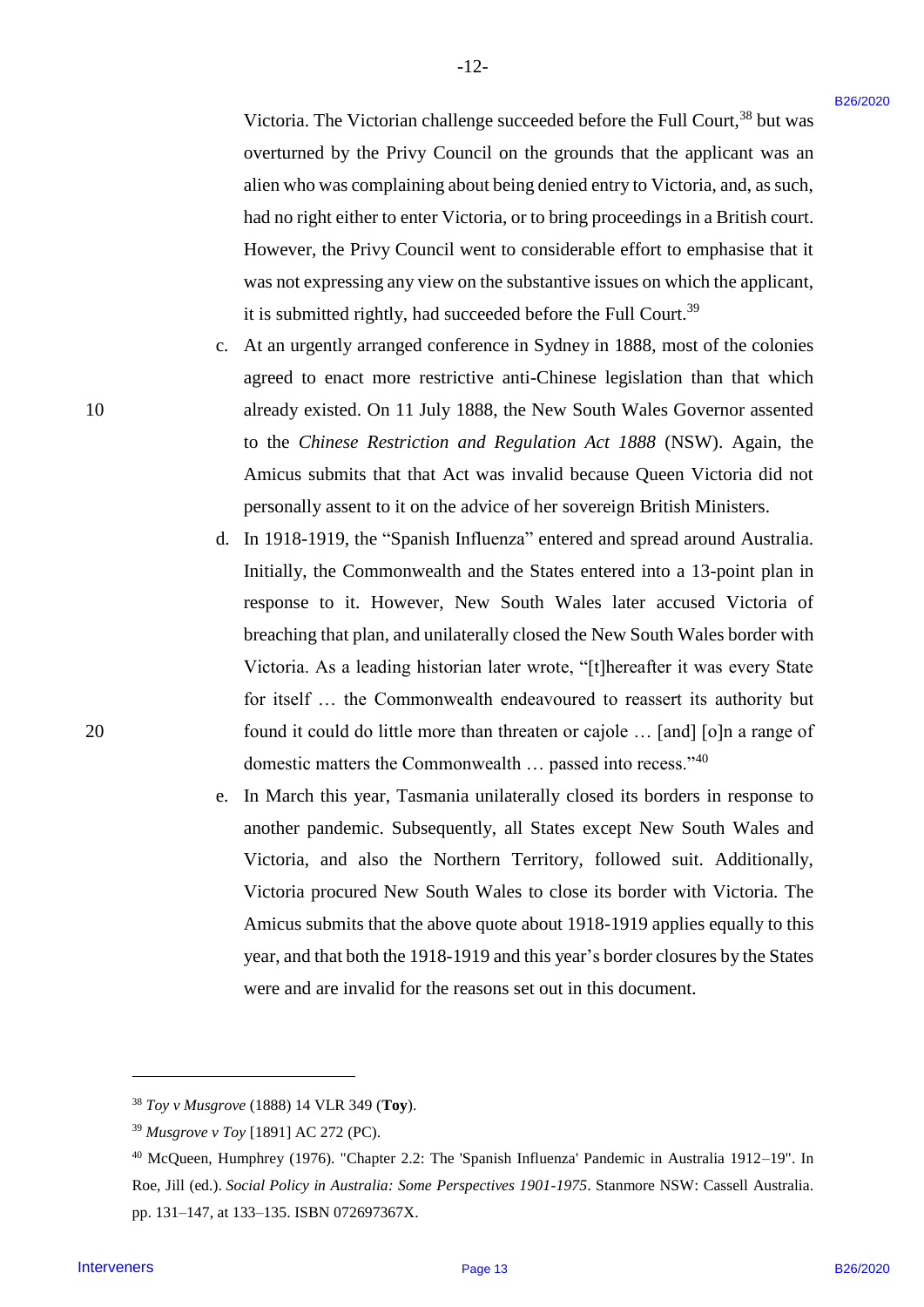## **The limits of the grant of power to the self-governing Australian colonies** The limits of the grant of power to the self-governing Australian colonies

-13- -13-

- 32. In the  $19<sup>th</sup>$  century, the sovereign British Imperial government granted selfgovernment to the six Australian colonies (now States). Except in the case of government to the six Australian colonies (now States). Except in the case of Tasmania, each was given an express power to make laws "for the peace, order [or Tasmania, each was given an express power to make laws "for the peace, order [or welfare] and good government" of the relevant colony (POGG power).<sup>41</sup>
- 33. It is settled law that "within the limits of the grant", the words of the POGG power 33. It is settled law that "within the limits of the grant", the words of the POGG power are not words of limitation, except perhaps in relation to territoriality.<sup>42</sup> However, in the present proceedings the "limits of the grant" are vitally important, because the the present proceedings the "limits of the grant" are vitally important, because the grant of power to the Australian colonies was a grant not of sovereign independence, grant of power to the Australian colonies was <sup>a</sup> grant not of sovereign independence, 10 but merely of self-government within a world-wide Empire controlled by the sovereign Imperial Parliament at Westminster. It follows that the grant of power was sovereign Imperial Parliament at Westminster. It follows that the grant of power was subject to at least the following relevant implied limits. The limits of the grant of power to the self-governing Australian colonies<br>
2.5. In the 19<sup>0</sup> century, the sovereign Birtish in hyristic inspective and grantent systems<br>
government to the six Australian colonies (now Stat
	- 34. First, the grant did not include any share of the Imperial Parliament's sovereignty. 34. First, the grant did not include any share of the Imperial Parliament's sovereignty. That sovereignty continued to be vested solely in the Imperial Parliament.<sup>43</sup> In that respect, the grant was fundamentally different from the grant given to the federal parliaments of Canada (in 1867) and Australia (in 1901), each of which, on a parliaments of Canada (in 1867) and Australia (in 1901), each of which, on a transitional basis, was *expressly* given certain sovereign powers, and in particular the transitional basis, was expressly given certain sovereign powers, and in particular the sovereign power to make laws with respect to "naturalisation and aliens".<sup>44</sup>
- 35. Secondly, the grant was not a grant of, in effect, an 'option' to declare sovereign 35. Secondly, the grant was not <sup>a</sup> grant of, in effect, an 'option' to declare sovereign 20 independence, whether by legislation or otherwise.<sup>45</sup> Even in relation to Canada and Australia at the federal level, a further Imperial law was required to grant such an Australia at the federal level, <sup>a</sup> further Imperial law was required to grant such an

<sup>&</sup>lt;sup>41</sup> In Western Australia, see the *Constitution Act 1889* (WA), s 2(1); in Tasmania the power is implied. Since the initial grants of power, the wording of some of those grants (but not the POGG power granted to the First Defendant) has been amended. However, the limits of the grants were not affected by those amendments. Defendant) has been amended. However, the limits of the grants were not affected by those amendments.

<sup>&</sup>lt;sup>42</sup> See *Union Steamship Co of Australia Pty Ltd v King* (1988) 166 CLR 1 and *Duncan v New South Wales* (2015) 255 CLR 388, at [37] (The Court). (2015) 255 CLR 388, at [37] (The Court).

<sup>&</sup>lt;sup>43</sup> Madzimbamuto v Lardner-Burke [1969] 1 AC 645 (Madzimbamuto); see also the Payroll Tax case, at 395 (Windeyer J), in relation to the Australia of 1971: "There is dual authority but only one sovereignty." (Windeyer J), in relation to the Australia of 1971: "There is dual authority but only one sovereignty."

<sup>&</sup>lt;sup>44</sup> See Robtelmes v Brenan, and Cain, cited in note 29 above. The *Federal Council of Australasia Act 1885* (Imp), s 15(i), implicitly recognised that the self-governing colonies had power to make laws in respect of (Imp), s 15(i), implicitly recognised that the self-governing colonies had power to make laws in respect of "naturalisation of aliens", and that the colonies could therefore refer that power to the Federal Council. "naturalisation of aliens", and that the colonies could therefore refer that power to the Federal Council. However, that power was *not* a sovereign power, and therefore it was held, correctly, in Lau You Fat (see par However, that power was not a sovereign power, and therefore it was held, correctly, in Lau You Fat (see par [31.b] and note 37 above) that Victorian letters of naturalisation were of no effect outside Victoria. Further, [31.b] and note 37 above) that Victorian letters of naturalisation were of no effect outside Victoria. Further, Edelman J in Love v The Commonwealth was correct in observing, at [404]-[405], that the "naturalisation and Edelman <sup>J</sup> in Love v The Commonwealth was correct in observing, at [404]-[405], that the "naturalisation and aliens" power, which is a sovereign power, was and is broader than the "naturalisation of aliens" power. aliens" power, which is <sup>a</sup> sovereign power, was and is broader than the "naturalisation ofaliens" power.

<sup>45</sup> See Madzimbamuto. <sup>45</sup> See Madzimbamuto.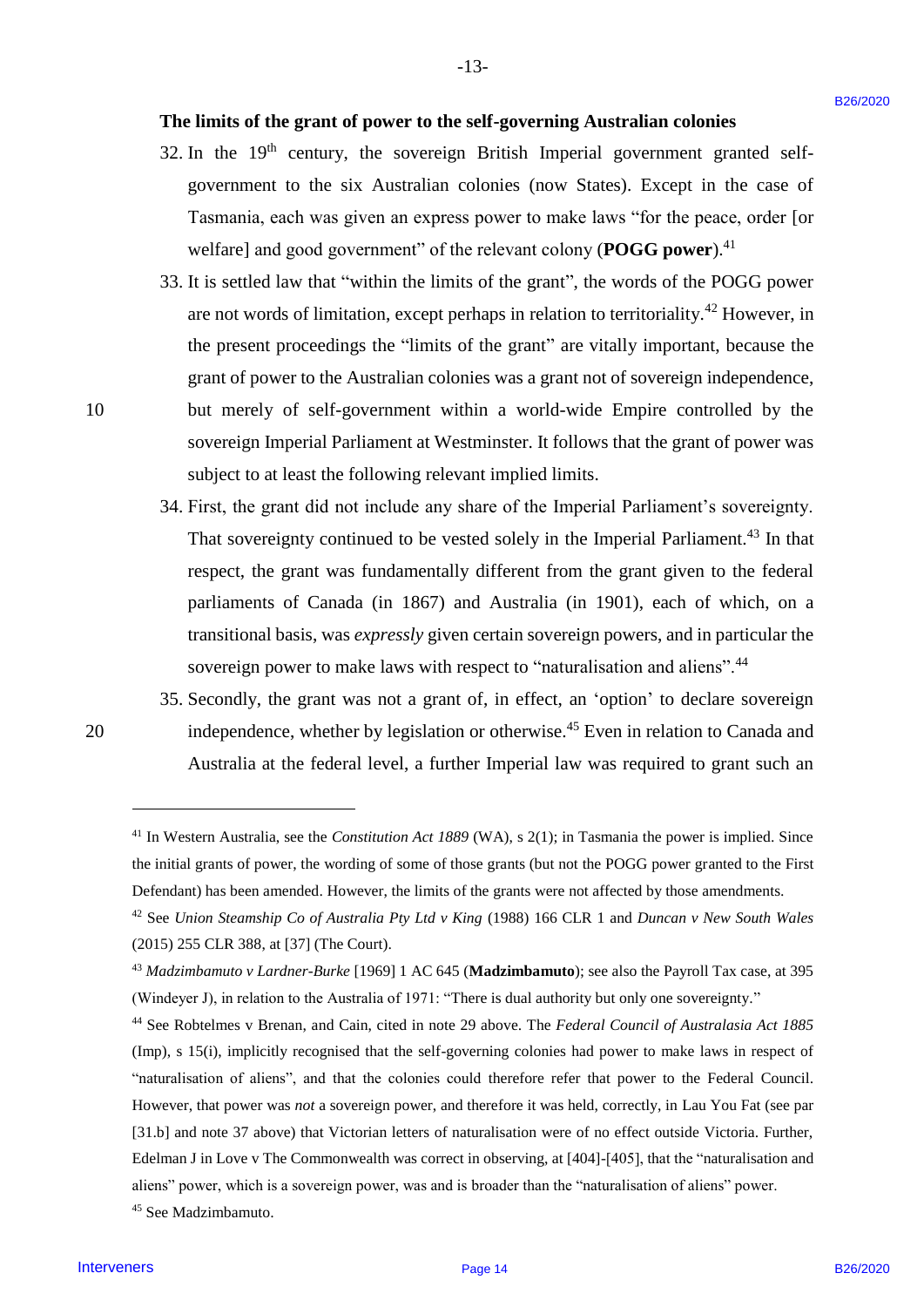'option'.<sup>46</sup> Thus, any purported unilateral declaration of independence by an Australian colony would have been an illegal act of rebellion against the Crown.<sup>47</sup>

-14- -14-

- 36. Thirdly, the self-governing colonies had no power to set their own external 36. Thirdly, the self-governing colonies had no power to set their own external boundaries or to move them by annexing or surrendering territory.<sup>48</sup> Such matters were self-evidently matters for the Empire, not for individual colonies. were self-evidently matters for the Empire, not for individual colonies.
- 37. Fourthly, and crucially for present purposes, the self-governing colonies had no 37. Fourthly, and crucially for present purposes, the self-governing colonies had no power to make laws for the unilateral closure of their borders to entry by humans,<sup>49</sup>

<sup>47</sup> See the famous speech of Prime Minister Harold Wilson to the House of Commons on 11 November 1965 about Southern Rhodesia's unilateral declaration of independence (UDI). See also the United Nations Security Council Resolutions 216 and 217, both of which expressly described the UDI as "illegal". Council Resolutions 216 and 217, both of which expressly described the UDI as "illegal".

<sup>48</sup> The external boundaries of the self-governing Australian colonies (now States) were set by various Imperial <sup>48</sup> The external boundaries of the self-governing Australian colonies (now States) were set by various Imperial executive acts and Imperial statutes. These are described by Mason J and Jacobs J in *New South Wales v The*  executive acts and Imperial statutes. These are described by Mason <sup>J</sup> and Jacobs <sup>J</sup> in New South Wales v The *Commonwealth (Seas and Submerged Lands case)* (1975) 135 CLR 337, at 459-461 and 481-484, respectively. Commonwealth (Seas and Submerged Lands case) (1975) 135 CLR 337, at 459-461 and 481-484, respectively. To that description may be added, at least, the vaguely worded and apparently temporary *Western Australia*  To that description may be added, at least, the vaguely worded and apparently temporary Western Australia Act 1829 (Imp). Importantly, in 1883 the colony of Queensland purported unilaterally to annexe the territory of Papua for the British Empire, but the sovereign British government refused to ratify that annexation. See also the Australian Constitutions Act 1850 (Imp), the Australian Colonies Act 1861 (Imp), and the Colonial *Boundaries Act 1895* (Imp), all of which were enacted on the assumption that the Constitutions of the Boundaries Act 1895 (Imp), all of which were enacted on the assumption that the Constitutions of the Australian colonies conferred no legislative power in respect of external boundaries. Australian colonies conferred no legislative power in respect of external boundaries.

<sup>49</sup> As to British subjects, according to Quick & Garran: "In their political relations, ... subjects of the Queen ... are considered as inhabitants and individual units of the Empire over which Her Majesty presides. That is the widest political relationship known to British law. 'I am a British subject,' is equal in practical and Imperial significance to the proud boast of the Roman 'civis Romanus sum.' Subjects of the Queen, or British subjects, have rights, privileges, and immunities secured to them by Imperial law, which they may assert and enjoy have rights, privileges, and immunities secured to them by Imperial law, which they may assert and enjoy without hindrance in any part of the Queen's dominions, and in British ships on the high seas." As to aliens in without hindrance in any part of the Queen's dominions, and in British ships on the high seas." As to aliens in particular (and also British subjects), see the judgments of Windeyer J in Lo Pak, at 244, and Leong Kum at particular (and also British subjects), see the judgments of Windeyer <sup>J</sup> in Lo Pak, at 244, and Leong Kum at 262-264, and of Williams J in Toy, esp at 419 ("... to say that [the Constitution Act] gives to this colony the same rights and powers in regard to all colonial and local affairs, and applicable thereto, as the British Government possesses in regard to the affairs of Great Britain, is the enunciation of a proposition which is not only startling but positively unintelligible to me."), and of Holroyd J (a'Beckett J concurring) in Toy, esp at 431 ("… supposing any treaty now to subsist between the Crown and any foreign State, whereby Her Majesty 431 ("... supposing any treaty now to subsist between the Crown and any foreign State, whereby Her Majesty is obliged to permit the subjects of such State in time of peace to enter Victoria upon due observance of any is obliged to permit the subjects of such State in time of peace to enter Victoria upon due observance of any conditions imposed upon their entry by any Statute having legal force in Victoria, that treaty cannot be violated by colonial legislation."), and of Wrenfordsley J in Toy, esp at 442 ("... this colony did not as a State receive any recognition from the Imperial Government with respect to its external relations; nor could such a any recognition from the Imperial Government with respect to its external relations; nor could such a recognition take place under its existing connection with the mother State ..."). In those judgments, their Honours assert, inter alia that the relevant colonial Parliament had no sovereign power to make laws for the closure of the colony's borders to entry by at least alien humans, except where, unusually, assent to a proposed <sup>1</sup> option.<sup>24</sup> Thus, any purposed unliateral declaration of independence by an Assistance of the system and the lead of electrons.<sup>22</sup> So Thieldy, the still-generating colonics had no cherent angies the Corons.<sup>22</sup> So T

-

<sup>&</sup>lt;sup>46</sup> See the *Statute of Westminster 1931* (Imp), and the *Statute of Westminster Adoption Act 1942* (Cth).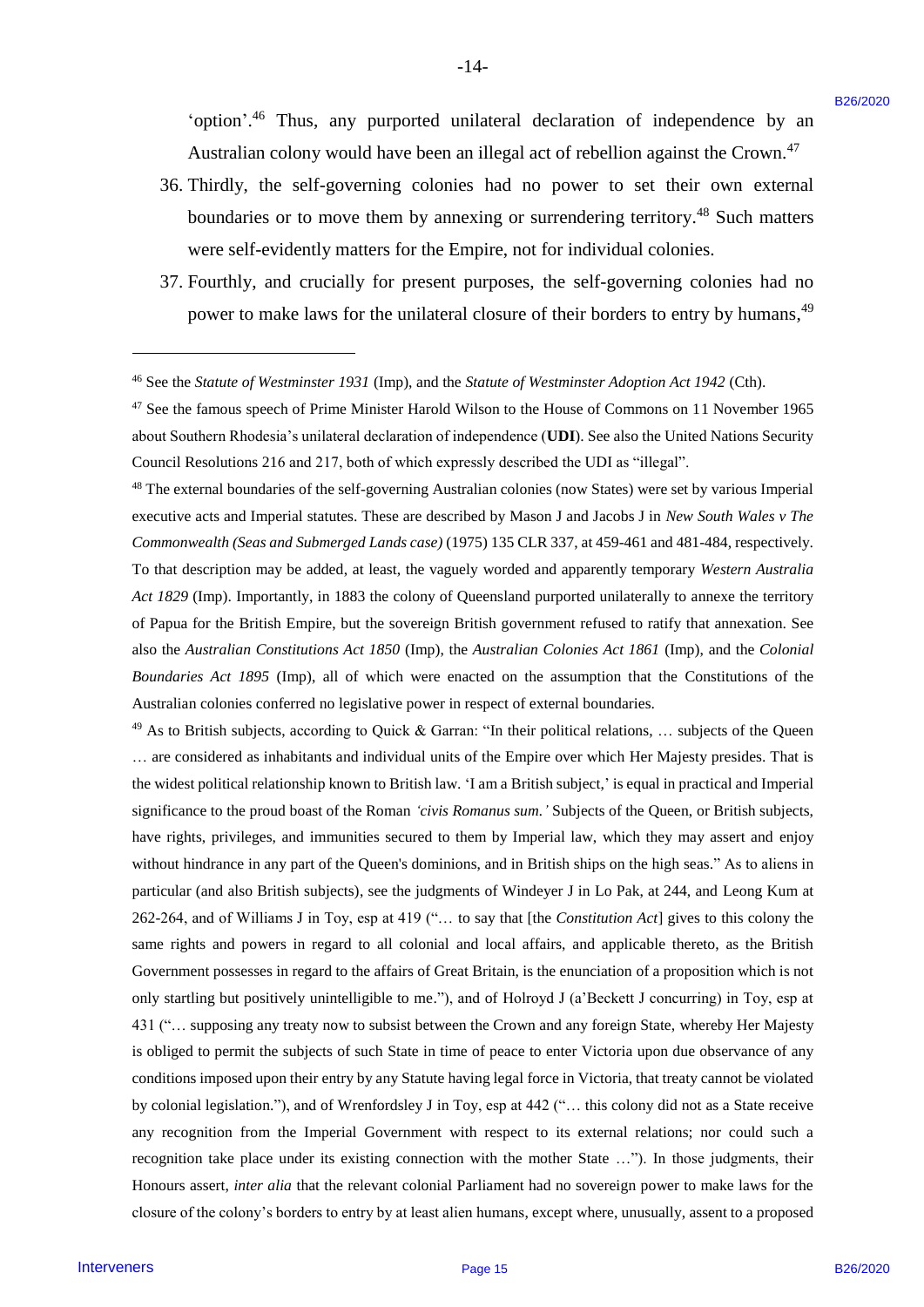because they were never given any express power in respect of "aliens" (as opposed because they were never given any express power in respect of "aliens" (as opposed to "naturalisation of aliens"<sup>50</sup>), and because, partly for that reason, they also had no power to hinder or reduce the inherent right of British subjects to enter all parts of power to hinder or reduce the inherent right of British subjects to enter all parts of the Empire, including the relevant self-governing colony. the Empire, including the relevant self-governing colony.

-15- -15-

38. Fifthly, the constitutions of the self-governing colonies generally included a 38. Fifthly, the constitutions of the self-governing colonies generally included <sup>a</sup> provision under which the Governor could reserve a proposed law for the personal provision under which the Governor could reserve <sup>a</sup> proposed law for the personal assent of Queen Victoria on the advice of her sovereign British Ministers. That was assent of Queen Victoria on the advice of her sovereign British Ministers. That was an acknowledgment that there were certain inherently sovereign acts that the colonies an acknowledgment that there were certain inherently sovereign acts that the colonies could not perform without the personal involvement of the sovereign. could not perform without the personal involvement of the sovereign.

#### 10 **The limits of the States' powers between 1901 and 1986** <sup>10</sup> The limits of the States' powers between 1901 and 1986

- 39. Between federation on 1 January 1901 and the coming into force of the *Australia* Acts 1986 (Imp and Cth), the legislative (and executive) powers of the States continued to be subject to the sovereign power of the Imperial Parliament at Westminster. For that reason, the "limits of the grant" discussed under the previous Westminster. For that reason, the "limits of the grant" discussed under the previous heading continued to apply. heading continued to apply.
- 40. Additionally, the constitutions of the States became subject to the national 40. Additionally, the constitutions of the States became subject to the national Constitution,<sup>51</sup> which imposed further limits on the powers of the States, and corresponding limits on any self-governing Territories, including the following. corresponding limits on any self-governing Territories, including the following.
- 41. First, the States and self-governing Territories have no power unilaterally to secede 41. First, the States and self-governing Territories have no power unilaterally to secede 20 from the federation, in particular because the federation is "indissoluble".<sup>52</sup>
	- 42. Secondly, the States and self-governing Territories have no power unilaterally to 42. Secondly, the States and self-governing Territories have no power unilaterally to close their borders to entry by humans, in particular because (a) Constitutional-Non close their borders to entry by humans, in particular because (a) Constitutional-Non Aliens have a constitutional right to enter every State and self-governing Territory Aliens have <sup>a</sup> constitutional right to enter every State and self-governing Territory

law was given personally by Queen Victoria on the advice of Her sovereign British Ministers. See also, by law was given personally by Queen Victoria on the advice of Her sovereign British Ministers. See also, by comparison, *R v Secretary of State for Foreign and Commonwealth Affairs, ex parte Bancoult (No 2)* [2009] 1 comparison, <sup>R</sup> v Secretary of State for Foreign and Commonwealth Affairs, ex parte Bancoult (No 2) [2009] 1 AC 453, in which a majority of the House of Lords held that the law impugned in that case, by which British AC 453, in which a majority of the House of Lords held that the law impugned in that case, by which British subjects were completely excluded from an Imperial territory, was valid because the POGG power in reliance subjects were completely excluded from an Imperial territory, was valid because the POGG power in reliance upon which the law had been made had been exercised by the *sovereign* British monarch, on the advice of Her upon which the law had been made had been exercised by the sovereign British monarch, on the advice of Her *sovereign* British Ministers, and related to a *non*-self-governing territory. sovereign British Ministers, and related to a non-self-governing territory. because they were never given may express power in respect of "alleary", its opposed<br>
to "neutral listing of allears"<sup>4</sup>", and because, parts for this resource, they alle because the since the place of the since the prese

<sup>50</sup> See par [34] and, especially, note 44, above. See par [34] and, especially, note 44,above.

 $51$  See the Constitution, ss 106 and 107. See also par [23] above.

<sup>&</sup>lt;sup>52</sup> See the preamble to the Constitution, and see also *Texas v. White*, 74 U.S. (7 Wall.) 700 (1869), which held, at 725, that Texas had no power unilaterally to secede because the Union was solemnly declared to "be at 725, that Texas had no power unilaterally to secede because the Union was solemnly declared to "be perpetual." See also *Reference Re Secession of Quebec*, [1998] 2 SCR 217, which held that the Provinces of Canada cannot unilaterally secede, not even under the twentieth century doctrine of self-determination. Canada cannot unilaterally secede, not even under the twentieth century doctrine of self-determination.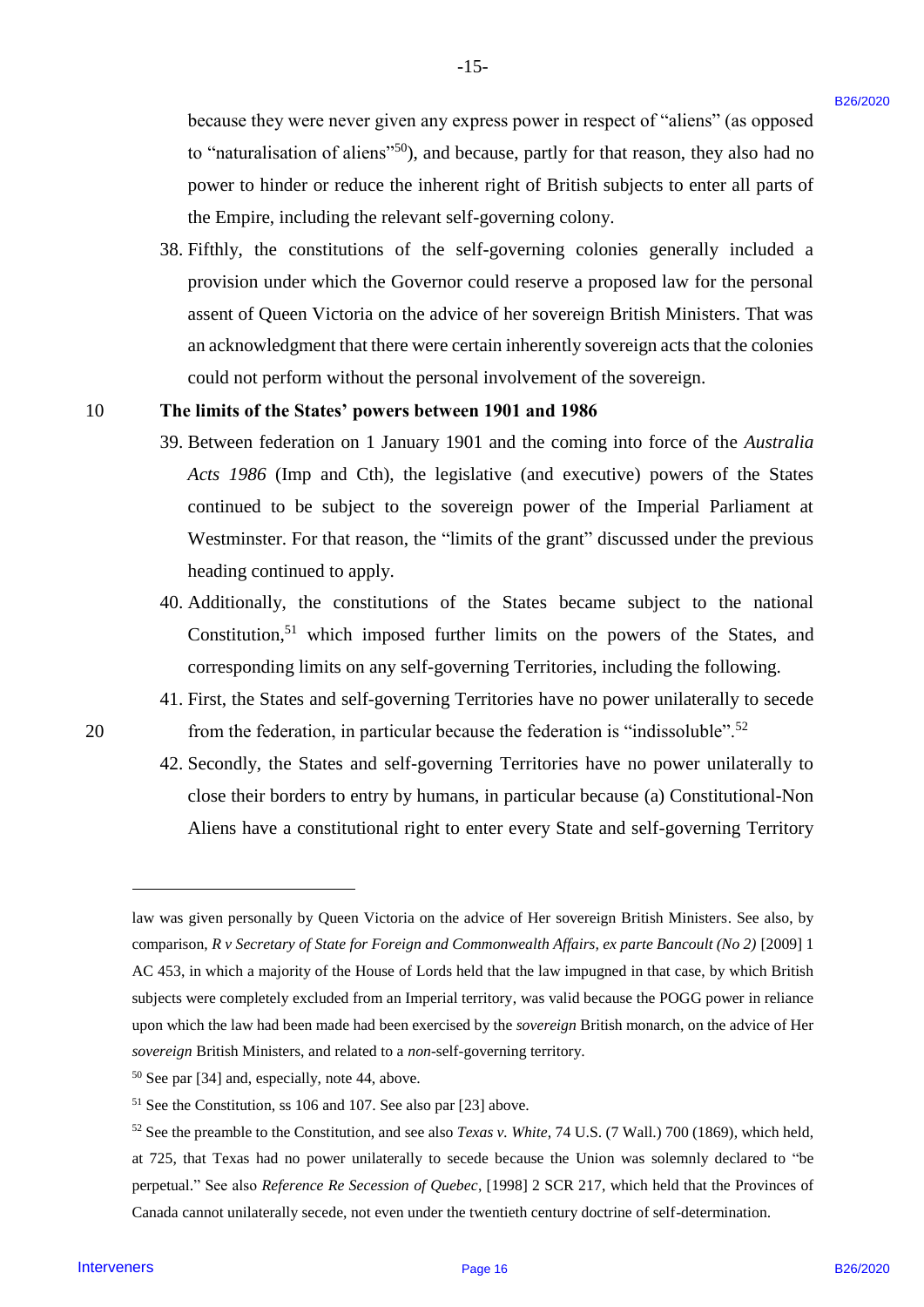(subject only to valid regulation),<sup>53</sup> and (b) the States and self-governing Territories have no power to reduce the inherent rights of statutory non-aliens (ie Australian have no power to reduce the inherent rights of statutory non-aliens (ie Australian citizens), which are conferred on them by express terms of, or by implication from, citizens), which are conferred on them by express terms of, or by implication from, laws of the Commonwealth.<sup>54</sup> The most fundamental of all of those rights, as confirmed by landmark case law in the United States,<sup>55</sup> is of course the right to enter and remain in Australia, including every State and self-governing Territory.<sup>56</sup>

-16- -16-

43. Thirdly, the States cannot hinder or interfere with the exercise of the executive power 43. Thirdly, the States cannot hinder or interfere with the exercise of the executive power of the Commonwealth.<sup>57</sup>

<sup>53</sup> See Crandall v Nevada, 73 U.S. (6 Wall.) 35 (1868) (Crandall), which was followed by this Court in R v Smithers; Ex parte Benson (1912) 16 CLR 99 (Smithers). Crandall also held that the US States had no power to impose any form of tax on border crossings by humans. By analogy, the Amicus submits that the Australian to impose any form oftax on border crossings by humans. By analogy, the Amicus submits that the Australian States have no power to impose any such tax, or any similar 'fee', such as a compulsory "quarantine fee", on States have no power to impose any such tax, or any similar 'fee', such as <sup>a</sup> compulsory "quarantine fee', on border crossings by humans. (Note also that Smithers refers to some extent to the "police power" of the States; border crossings by humans. (Note also that Smithers refers to some extent to the "police power" of the States; however, the US constitutional law doctrine of "police power", which is associated with the doctrine of implied however, the US constitutional law doctrine of"police power", which is associated with the doctrine of implied immunities, must now be considered as not applicable in Australia, in light of the Engineers' case, which immunities, must now be considered as not applicable in Australia, in light of the Engineers' case, which rejected the doctrine of implied immunities.) rejected the doctrine of implied immunities.)

<sup>54</sup> The Amicus submits that this principle applies by analogy from the pre-Federation principle that prevented the self-governing colonies from hindering/reducing the rights of British subjects. See note 49 above. The the self-governing colonies from hindering/reducing the rights of British subjects. See note 49 above. The principle is not that any such hindrance/reduction is invalidated by s 109, but, rather, that the States simply principle is not that any such hindrance/reduction is invalidated by s 109, but, rather, that the States simply have no power, whether by laws or by executive acts, to hinder/reduce rights of Australian non-aliens.

<sup>55</sup> In *Sáenz v. Roe*, 526 U.S. 489 (1999), all nine members of the Court, including the two dissentients, held that citizens of the United States have a constitutional right to enter every State. Stevens J, writing for the that citizens of the United States have a constitutional right to enter every State. Stevens J, writing for the majority, wrote that, "the 'constitutional right to travel from one State to another' is firmly embedded in [US] jurisprudence ... [and] is ... 'a virtually unconditional personal right, guaranteed by the Constitution to us all'." Rehnquist CJ, for the dissentients, wrote that if US citizenship means anything less than the right to enter, Rehnquist CJ, for the dissentients, wrote that if US citizenship means anything less than the right to enter, remain in, and leave, every State, then "it means nothing". In an earlier case in this line of case law, United *States v. Guest*, 383 U.S. 745 (1966), the Court had noted that this fundamental constitutional principle is States v. Guest, 383 U.S. 745 (1966), the Court had noted that this fundamental constitutional principle is derived both from the Fourteenth Amendment (which has no Australian equivalent) and from Crandall (which, as noted in note 53 above, was followed by this Court in 1912). The Court also observed that "Although the as noted in note 53 above, was followed by this Court in 1912). The Court also observed that "Although the [United States] Articles of Confederation [of 1781] provided that 'the people of each State shall have free [United States] Articles of Confederation [of 1781] provided that 'the people of each State shall have free ingress and regress to and from any other State,' that right finds no explicit mention in the [United States] Constitution [of 1787]. The reason, it has been suggested, is that a right so elementary was conceived from the Constitution [of 1787]. The reason, it has been suggested, is that a right so elementary was conceived from the beginning to be a necessary concomitant of the stronger Union the Constitution created." The Amicus submits beginning to be a necessary concomitant of the stronger Union the Constitution created." The Amicus submits that exactly the same principle applies to the national Constitution of Australia. that exactly the same principle applies to the national Constitution of Australia. (sobject only to valid regulation),<sup>64</sup> and (b) the States and sci<sup>2</sup>-governing Territorics<br>have to power to usince the interest in this origin of Mathematic (in Anti-governing Territorics (in Anti-governing the state in

<sup>56</sup> Subject only to a valid law providing for the extradition of a person in connection with the due administration of criminal justice, or a valid law of the Commonwealth providing for, eg, "quarantine" or the conferral of sovereign independence on a Territory. sovereign independence on a Territory.

<sup>57</sup> See *Commonwealth v Cigamatic Pty Ltd (In Liq)* (1962) 108 CLR 372, as explained in *Re Residential*  57See Commonwealth v Cigamatic Pty Ltd (In Lig) (1962) 108 CLR 372, as explained in Re Residential Tenancies Tribunal of NSW v Henderson; Ex parte Defence Housing Authority (1997) 190 CLR 410. The

-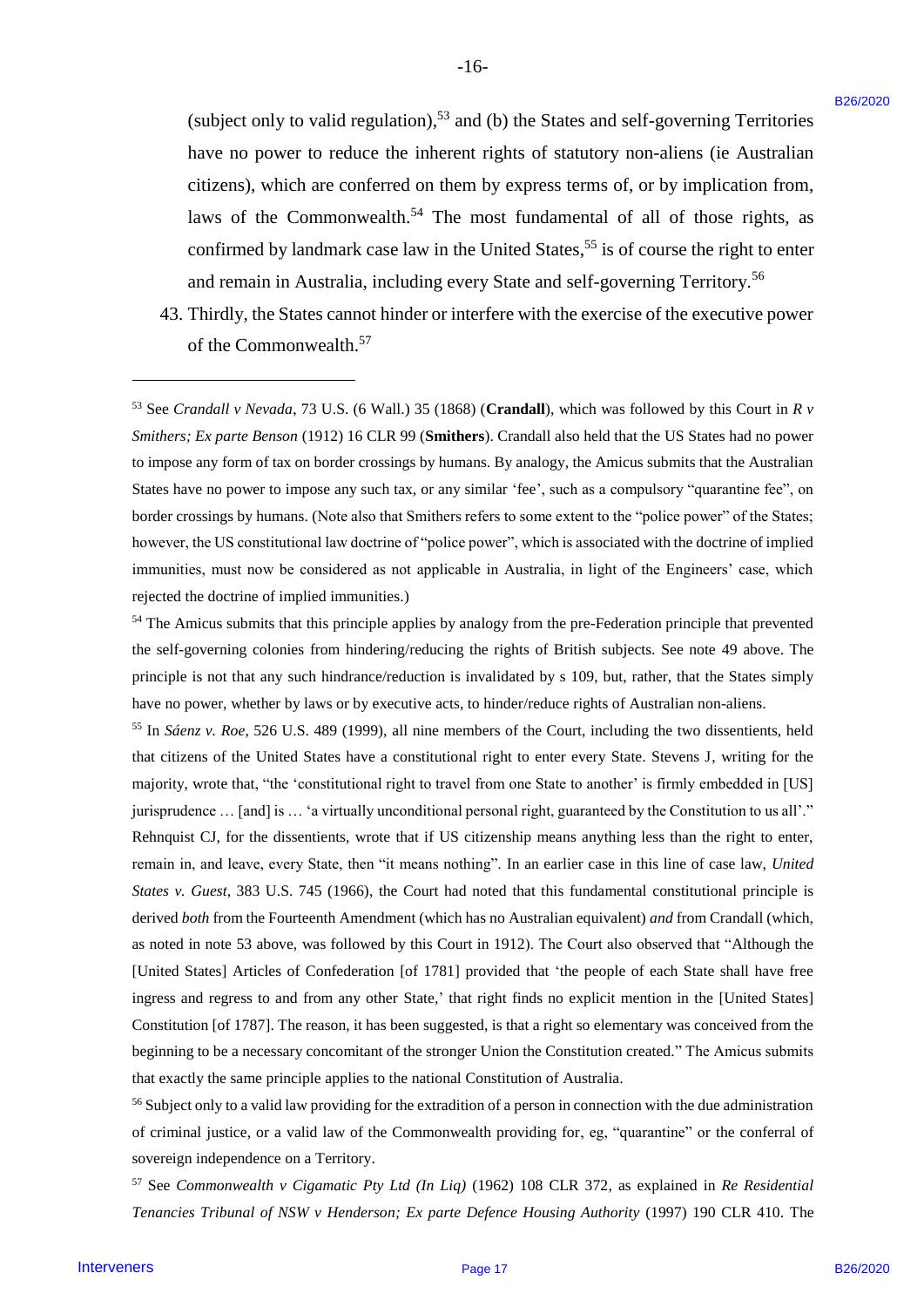44. Fourthly, any quarantine laws of the States cannot operate to hinder or prevent entry 44. Fourthly, any quarantine laws of the States cannot operate to hinder or prevent entry by humans in breach of the Crandall principle. In particular, any such laws must by humans in breach of the Crandall principle. In particular, any such laws must distinguish between healthy humans and infected humans, and must let the former distinguish between healthy humans and infected humans, and must let the former enter the State without delay and impose only reasonable quarantine on the latter.<sup>58</sup> Any such State quarantine laws also cannot impose any "quarantine fee".<sup>59</sup>

 $-17-$ 

#### **The limits of the States' and self-governing Territories' powers since 1986** The limits of the States' and self-governing Territories' powers since 1986

- 45. In 1942, the United Kingdom conferred on the Commonwealth sovereign power in 45. In 1942, the United Kingdom conferred on the Commonwealth sovereign power in respect of Australia backdated to 3 September 1939,<sup>60</sup> and in 1986, the United Kingdom relinquished its then existing sovereign power over the States.<sup>61</sup>
- 

-

10 46. The effect of those two developments is more than simply that the States continued 1046. The effect of those two developments is more than simply that the States continued to have no sovereign power, and continued to be subject to the national Constitution. to have no sovereign power, and continued to be subject to the national Constitution. Crucially, a further effect is that the States cannot now receive any sovereign power Crucially, <sup>a</sup> further effect is that the States cannot now receive any sovereign power specially delegated to them by the United Kingdom. Since 1986, the Governors of specially delegated to them by the United Kingdom. Since 1986, the Governors of the States have been appointed by Her Majesty in right of the relevant non-sovereign the States have been appointed by Her Majesty in right of the relevant non-sovereign State on the sole advice of the non-sovereign Premier of the relevant State,<sup>62</sup> and it is no longer possible for assent to a proposed law of a State to be reserved to Her is no longer possible for assent to <sup>a</sup> proposed law of <sup>a</sup> State to be reserved to Her Majesty on the advice of her British Ministers.<sup>63</sup>

principle is not that any such interference by a State is invalidated by s 109, but, rather, that the States simply have no power, whether by laws or by executive acts, to engage in any such interference. have no power, whether by laws or by executive acts, to engage in any such interference.

<sup>&</sup>lt;sup>58</sup> In *Morgan's Steamship Co. v Louisiana Board of Health* 118 U.S. 455 (1886), the Court upheld a Louisiana quarantine law that provided for quarantine of persons entering Louisiana from either interstate or abroad, but quarantine lawthat provided for quarantine of persons entering Louisiana from either interstate or abroad, but did not place any significant obstacle to the entry of healthy persons, and required unhealthy persons only to did not place any significant obstacle to the entry of healthy persons, and required unhealthy persons only to undergo quarantine. Crucially, the Louisiana law, unlike the Directions the subject of the present proceedings, undergo quarantine. Crucially, the Louisiana law, unlike the Directions the subject of the present proceedings, did not require that anyone actually be turned away. Earlier, in Railroad Company v Husen, 95 U.S. 465 (1877), the Court had declared invalid a law preventing the driving of cattle across the interstate borders into Missouri, because that law drew no distinction between healthy cattle and diseased cattle. In similar vein, this Court, in *Tasmania v Victoria* (1935) 52 CLR 157, declared invalid a law of Victoria that was (supposedly) intended to Tasmania v Victoria (1935) 52 CLR 157, declared invalid alaw of Victoria that was (supposedly) intended to prevent the influx into Victoria of diseased Tasmanian potatoes, because that law drew no distinction between prevent the influx into Victoria of diseased Tasmanian potatoes, because that law drew no distinction between healthy potatoes and diseased potatoes. healthy potatoes and diseased potatoes. 44. Fourthly, any quarantine laws of the Stures cannot openie to binder or prevent entry<br>by humans in beams the case of the Stures in the C in ancientary and the set of the Stures and the sture in the sture of the sture a

<sup>&</sup>lt;sup>59</sup> See again Crandall, which held that a US State cannot levy any tax on entry by a human to the State.

 $60$  See note 46 above.

<sup>61</sup> See *Australia Acts 1986* (Imp and Cth).

<sup>&</sup>lt;sup>61</sup> See *Australia Acts 1986* (Imp and Cth).<br><sup>62</sup> A*ustralia Acts 1986* (Imp and Cth), s 7.

<sup>63</sup> However, where authorized by a valid law of the Commonwealth, the Governor-General now has the <sup>63</sup> However, where authorized by a valid law of the Commonwealth, the Governor-General now has the sovereign power, following a reservation by an Administrator of a self-governing Territory, to give assent to a sovereign power, following a reservation by an Administrator of a self-governing Territory, to give assent to a proposed law of that Territory in the exercise of the sovereign executive power of the Commonwealth, and proposed law of that Territory in the exercise of the sovereign executive power of the Commonwealth, and thereby delegate part of the sovereign power of the Commonwealth to that Territory. thereby delegate part of the sovereign power of the Commonwealth to that Territory.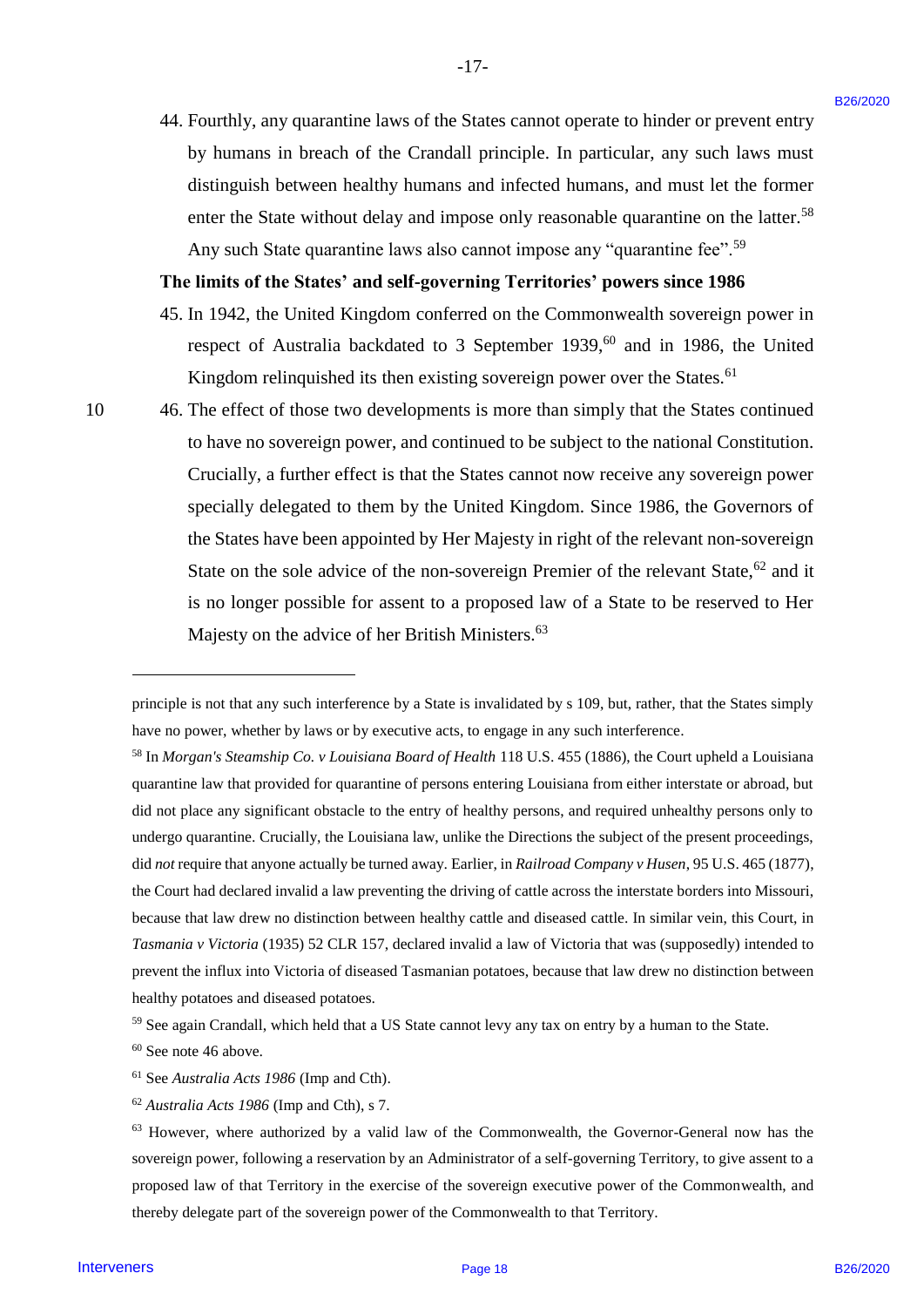#### **The Directions** The Directions

47. The Directions are made under an Act assented to by a Governor appointed after 47. The Directions are made under an Act assented to by <sup>a</sup> Governor appointed after 1986. They are extreme. They are targeted at humans, not disease, and forbid entry 1986. They are extreme. They are targeted at humans, not disease, and forbid entry to Western Australia by any human other than "exempt travellers". Even "exempt to Western Australia by any human other than "exempt travellers". Even "exempt travellers" are forbidden to enter if they have "symptoms", an expression defined so travellers" are forbidden to enter ifthey have "symptoms", an expression defined so vaguely that it includes symptoms of hay fever, and coughing by a person who wants vaguely that it includes symptoms of hay fever, and coughing by aperson who wants to return to Western Australia after inadvertently swallowing sea water while to return to Western Australia after inadvertently swallowing sea water while swimming in the territorial sea (which is outside Western Australia). By and large, swimming in the territorial sea (which is outside Western Australia). By and large, the Directions draw no distinction between healthy and diseased humans; all except the Directions draw no distinction between healthy and diseased humans; all except 10 "exempt travellers" are totally excluded. The discretions conferred by the Directions 10"exempt travellers" are totally excluded. The discretions conferred by the Directions are essentially uncontrolled, and are not subject to any merits review, whether by any are essentially uncontrolled, and are not subject to any merits review, whether by any elected official or by the State Administrative Tribunal. Even where an "exempt elected official or by the State Administrative Tribunal. Even where an "exempt traveller" is an officer of the Commonwealth, and required to be present in Western Australia, the "exempt traveller" is still forbidden from entry if he or she has hay Australia, the "exempt traveller" is still forbidden from entry if he or she has hay fever, or any other of the vaguely defined "symptoms". The Directions therefore fever, or any other of the vaguely defined "symptoms". The Directions therefore severely hinder the exercise of the executive power of the Commonwealth. severely hinder the exercise of the executive power of the Commonwealth. Particularly (but not only) for that reason, the Directions, on their proper Particularly (but not only) for that reason, the Directions, on their proper construction, should also be regarded as a constructive unilateral declaration of construction, should also be regarded as <sup>a</sup> constructive unilateral declaration of secession by the First Defendant from the Commonwealth, for an indeterminate and secession by the First Defendant from the Commonwealth, for an indeterminate and 20 possibly even unlimited period. The Directions are therefore clearly wholly invalid 20 possibly even unlimited period. The Directions are therefore clearly wholly invalid on application of the principles referred to in pars [32] to [46] above. on application of the principles referred to in pars [32] to [46] above. **The Directions** are made under an Act assessed to by a Governor appointed after the Directions are made under a metallic properties and forbid emry in Worden TDS6. They are carrent in the line in the line interveners int

### **Does the "intercourse" limb of s 92 still have work to do?** Does the "intercourse" limb of <sup>s</sup> 92 still have work to do?

- 48. The submissions above implicitly raise an issue as to whether, if the submissions in 48. The submissions above implicitly raise an issue as to whether, ifthe submissions in this document to the effect that the States lack the sovereign power to close their this document to the effect that the States lack the sovereign power to close their borders to entry by humans (whether aliens or non-aliens) were accepted, the borders to entry by humans (whether aliens or non-aliens) were accepted, the "intercourse" limb of s 92 would still have any work to do. That issue is important, "intercourse" limb of <sup>s</sup> 92 would still have any work to do. That issue is important, and should therefore be addressed here. The Amicus submits that the "intercourse and should therefore be addressed here. The Amicus submits that the "intercourse limb" would indeed still have much work to do, for the following reasons: limb" would indeed still have much work to do, for the following reasons:
- a. The "intercourse" limb relevantly immunises "intercourse", and not merely a. The "intercourse" limb relevantly immunises "intercourse", and not merely 30 physical movement by humans, from interference. "Intercourse" is a much 30 physical movement by humans, from interference. "Intercourse" is <sup>a</sup> much broader concept than mere physical movement by humans; it also includes broader concept than mere physical movement by humans; it also includes such things as postal communications and telecommunications.<sup>64</sup>

<sup>64</sup> Authority for this broad, and, it is submitted, correct, view of the meaning of "intercourse" in s 92 can be <sup>64</sup> Authority for this broad, and, it is submitted, correct, view of the meaning of "intercourse" in s 92 can be found in the judgment of Dixon J in *Bank of New South Wales v The Commonwealth* (1948) 76 CLR 1, at 380,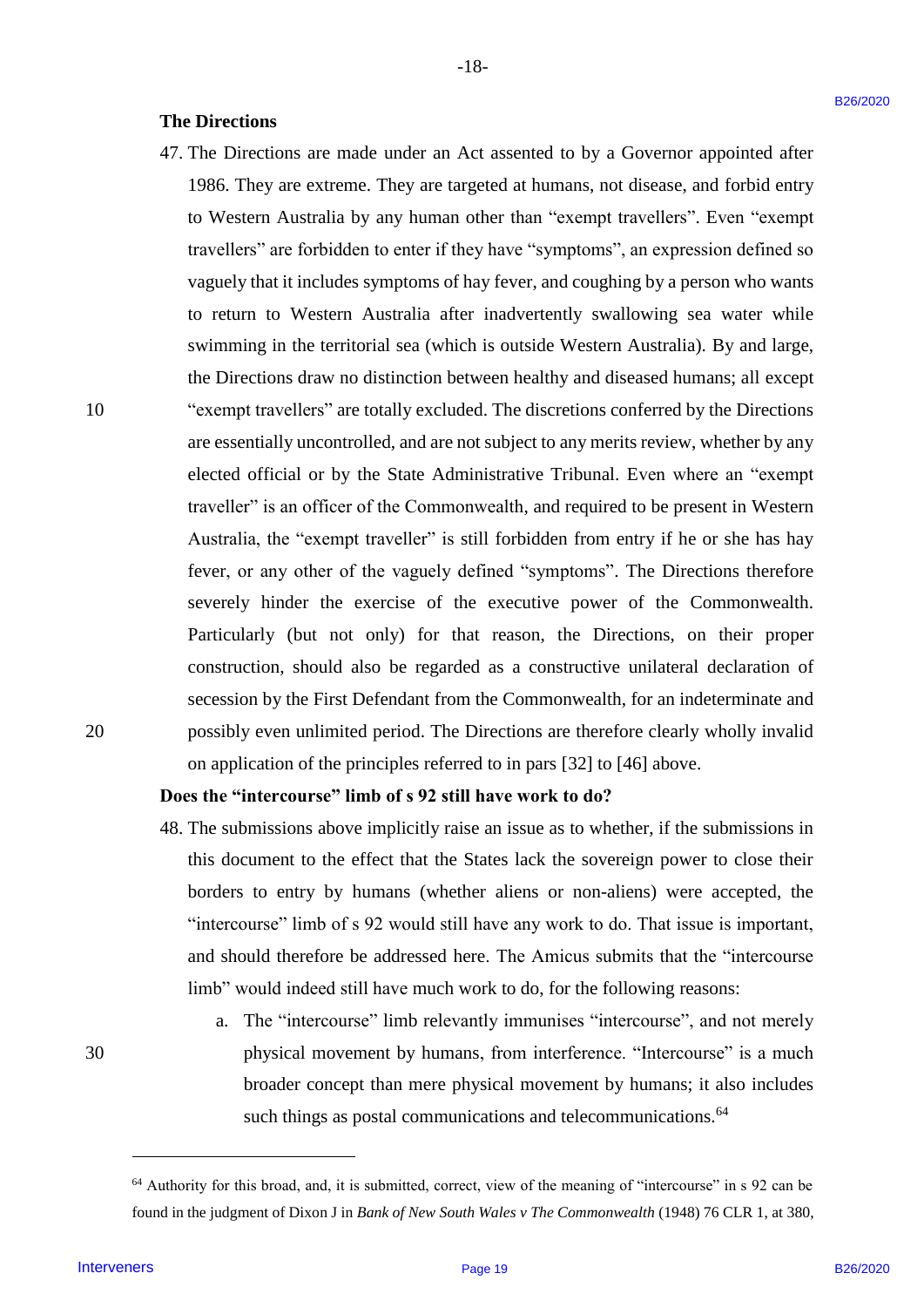b. The "intercourse" limb also applies to the *Commonwealth*, in particular b. The "intercourse" limb also applies to the Commonwealth, in particular because the powers conferred by s 51 are expressly made "subject to this because the powers conferred by <sup>s</sup> 51 are expressly made "subject to this Constitution". So, eg, in *Gratwick v Johnson*<sup>65</sup> this Court held that the "intercourse" limb invalidated a law of the *Commonwealth*. "intercourse" limb invalidated <sup>a</sup> law of the Commonwealth.

-19- -19-

## **Is it true that 'potentially people will die' if the Plaintiffs win?** Is it true that 'potentially people will die' if the Plaintiffs win?

- 49. The submissions above also implicitly raise an important issue as to whether, if the 49. The submissions above also implicitly raise an important issue as to whether, ifthe submissions in this document are correct, anything can lawfully be done to limit or submissions in this document are correct, anything can lawfully be done to limit or prevent the influx of infectious disease into Western Australia. 66 prevent the influx of infectious disease into Western Australia.
- 50. The true position is that if the Plaintiffs win, then that will *not* prevent the taking of 50. The true position is that if the Plaintiffs win, then that will notprevent the taking of 10 lawful and very powerful measures to protect all Australians from infection, because the *Commonwealth* has undoubted power under s 51 of the Constitution to make laws the Commonwealth has undoubted power under <sup>s</sup> 51 of the Constitution to make laws with respect to "quarantine", and has actually made such laws by enacting the with respect to "quarantine", and has actually made such laws by enacting the *Quarantine Act 1908* (Cth) (now repealed) and the modern and highly sophisticated Quarantine Act 1908 (Cth) (now repealed) and the modern and highly sophisticated *Biosecurity Act 2015* (Cth). The *Commonwealth's* undoubted "quarantine" power Biosecurity Act 2015 (Cth). The Commonwealth's undoubted "quarantine" power includes a power to make quarantine laws dividing Australia into healthy areas and includes <sup>a</sup> power to make quarantine laws dividing Australia into healthy areas and hotspot areas and limiting movement between them, $67$  subject to the Constitution, and especially s 92. However, the *Commonwealth* cannot properly exercise its undoubted and very powerful "quarantine" power while any of the borders of the undoubted and very powerful "quarantine" power while any of the borders of the States or self-governing Territories are unlawfully closed. States or self-governing Territories are unlawfully closed. **15.** The "intercounse" limb also applies to the Conseron-calib, in particular<br>because the powers contributed by set to conserve the difference of the conservers B26/2020 B2 and the powers of the state of the conservers B

cited with approval by Brennan J in Nationwide News, see note 1 above. The Amicus submits that although the pre-federation Australian colonies (now States) were not sovereign, and therefore had no power unilaterally the pre-federation Australian colonies (now States) were not sovereign, and therefore had no power unilaterally to turn humans away or deport humans, the colonies did have power to prohibit other forms of "intercourse" to turn humans away or deport humans, the colonies did have power to prohibit other forms of "intercourse" between the relevant colony and other places, and that the "intercourse" limb therefore does have work to do, between the relevant colony and other places, and that the "intercourse" limb therefore does have work to do, at least in relation to any such prohibitions a State might try to impose now. at least in relation to any such prohibitions a State might try to impose now.

 $65$  (1945) 70 CLR 1 – as with Smithers, the Plaintiffs place much reliance upon this case in support of their s 92-based contentions – but this case was a challenge to a law of the *Commonwealth*, not a law of a State. 92-based contentions —but this case was a challenge to a law of the Commonwealth, not a law of a State.

<sup>&</sup>lt;sup>66</sup> The Premier of the First Defendant has brought that issue into sharp focus by making a scurrilous allegation that 'potentially people will die' if the Plaintiffs succeed in these proceedings. See, eg, Mayes, Andrea (28 July 2020). "Why is Clive Palmer trying to tear down WA's coronavirus border with the rest of Australia?". *ABC*  2020). "Why is Clive Palmer trying to tear down WA's coronavirus border with the rest of Australia?". ABC *News website*. Retrieved 21 September 2020. News website. Retrieved 21 September 2020.

 $67$  For a law of the Commonwealth to be a "quarantine" law, the law does not need to divide areas into areas that include an area external to Australia. If the inclusion of an area external to Australia in a scheme of division of areas were necessary for a law to be a "quarantine" law, then the separate "quarantine" power in s 51 of the of areas were necessary for a law to be a "quarantine" law, then the separate "quarantine" power in s <sup>51</sup> of the Constitution would be superfluous, because the "external affairs" power in s 51 would be sufficient to authorise any such "quarantine" law. Thus, the "quarantine" power clearly authorises 'internal' quarantine just as much any such "quarantine" law. Thus, the "quarantine" power clearly authorises 'internal' quarantine just as much as it authorises division of areas into areas that include an area external to Australia. as it authorises division of areas into areas that include an area external to Australia.